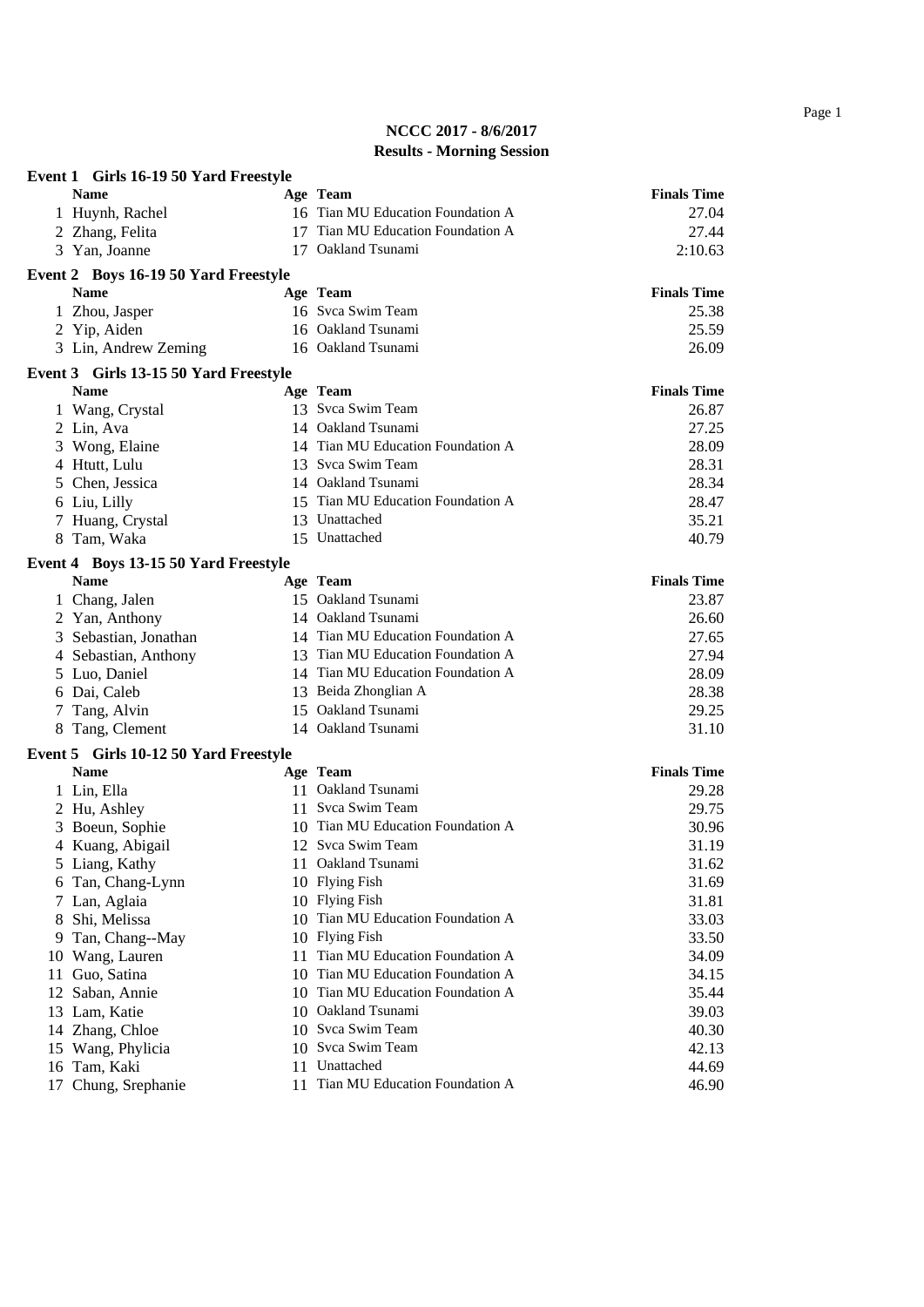## NCCC Swim Team HY-TEK's MEET MANAGER 6.0 - 9:52 PM 8/11/2017 Page 2 **NCCC 2017 - 8/6/2017 Results - Morning Session**

# **Event 6 Boys 10-12 50 Yard Freestyle**

|    | EVELUO BOYS IV-12 50 Y ard Preestyle |    |                                                        |                    |
|----|--------------------------------------|----|--------------------------------------------------------|--------------------|
|    | <b>Name</b>                          |    | Age Team<br>12 Svca Swim Team                          | <b>Finals Time</b> |
|    | 1 Wang, Ethan                        |    | 12 Tian MU Education Foundation A                      | 25.47              |
|    | 2 Zhou, Simon                        |    |                                                        | 26.09              |
|    | 3 Luu, Nathan                        |    | 12 Oakland Tsunami<br>12 Oakland Tsunami               | 27.75              |
|    | 4 Xiao, Ting                         |    | 12 Tian MU Education Foundation A                      | 28.18              |
|    | 5 Liu, Tysen Z                       |    | 10 Tian MU Education Foundation A                      | 29.43              |
|    | 6 Liu, Tyler                         |    | 12 Oakland Tsunami                                     | 29.66              |
|    | 7 Torres, Owen                       |    |                                                        | 30.53              |
|    | 8 Peng, Andrew                       |    | 11 Tian MU Education Foundation A                      | 31.66              |
|    | 9 Yang, Steve                        |    | 10 Tian MU Education Foundation A<br>11 Svca Swim Team | 35.16              |
|    | 10 Yang, Christopher                 |    |                                                        | 37.96              |
|    | 11 Cheng, Derek                      |    | 10 Oakland Tsunami                                     | 38.02              |
|    | 12 Mori, Ken                         |    | 12 Tian MU Education Foundation A                      | 38.50              |
|    | 13 George, Daniel                    |    | 10 Tian MU Education Foundation A                      | 40.97              |
|    | 14 Li, Andy                          |    | 10 Svca Swim Team                                      | 41.22              |
|    | 15 Yang, Harry                       |    | 10 Svca Swim Team                                      | 44.35              |
|    | 16 Dong, Alex                        |    | 12 Tian MU Education Foundation A                      | 46.78              |
|    | 17 Huang, Jiaheng                    |    | 10 Svca Swim Team                                      | 47.47              |
|    | 18 Dong, William                     |    | 11 Tian MU Education Foundation A                      | 51.75              |
|    | 19 Lin, Leo                          |    | 10 Carissa San Fransicso                               | 56.63              |
|    | Event 7 Girls 7-9 50 Yard Freestyle  |    |                                                        |                    |
|    | Name                                 |    | Age Team                                               | <b>Finals Time</b> |
|    | 1 Chang, Jocelyn                     |    | 9 Svca Swim Team                                       | 30.82              |
|    | 2 Torres, Sofia                      |    | 9 Oakland Tsunami                                      | 32.41              |
|    | 3 Chu, Annika                        |    | 9 Svca Swim Team                                       | 32.87              |
|    | 4 Yang, Stella                       |    | 9 Svca Swim Team                                       | 33.38              |
|    | 5 Wong, Jacie                        |    | 9 Oakland Tsunami                                      | 38.84              |
|    | 6 Zou, Joyce                         |    | 9 Svca Swim Team                                       | 41.82              |
|    | 7 Liang, Kylie                       |    | 9 Oakland Tsunami                                      | 43.10              |
|    | 8 Wei, Quiana                        |    | 7 Carissa San Fransicso                                | 46.40              |
|    | 9 Wong, Kylie                        |    | 7 Oakland Tsunami                                      | 47.91              |
|    | 10 Feng, Janet                       |    | 7 Svca Swim Team                                       | 48.22              |
|    | 11 Wang, Lorraine                    |    | 8 Tian MU Education Foundation A                       | 50.91              |
|    | 12 Jin, Angela                       |    | 7 Svca Swim Team                                       | 51.00              |
|    | 13 Zhan, Sophine                     |    | 8 Tian MU Education Foundation A                       | 51.34              |
|    | 14 Shi, Kaithyn                      |    | Tian MU Education Foundation A                         | 51.76              |
|    | 15 Li, Emma                          |    | 9 Carissa San Fransicso                                | 53.04              |
|    | 16 Ma, Emily                         |    | 8 Tian MU Education Foundation A                       | 54.06              |
|    | 17 Wang, Anna                        |    | Tian MU Education Foundation A                         | 59.62              |
|    | 18 Ma, Serena                        | 7  | Carissa San Fransicso                                  | 1:01.34            |
|    | 19 Wong, Stephanie                   | 8  | Carissa San Fransicso                                  | 1:02.13            |
| 20 | Kim, Elaine                          | 7  | Carissa San Fransicso                                  | 1:07.05            |
| 21 | Chen, Julie                          | 7  | Tian MU Education Foundation A                         | 1:08.03            |
|    | 22 Liu, Isabella                     | 7  | Svca Swim Team                                         | 1:08.38            |
|    | 23 Lin, Hsiao-Tiao                   | 7  | Unattached                                             | 1:08.59            |
|    | 24 Wang, Catherine                   | 7  | Tian MU Education Foundation A                         | 1:14.66            |
|    | 25 Huang, Crystal                    | 9. | Tian MU Education Foundation A                         | 1:15.61            |
|    | 26 Zhang, Aliya                      | 8  | Tian MU Education Foundation A                         | 1:23.22            |
|    | 27 Huang, Melodey                    | 7  | Tian MU Education Foundation A                         | 2:01.53            |
|    | --- Zhang, Ellen                     | 7  | Tian MU Education Foundation A                         | DQ                 |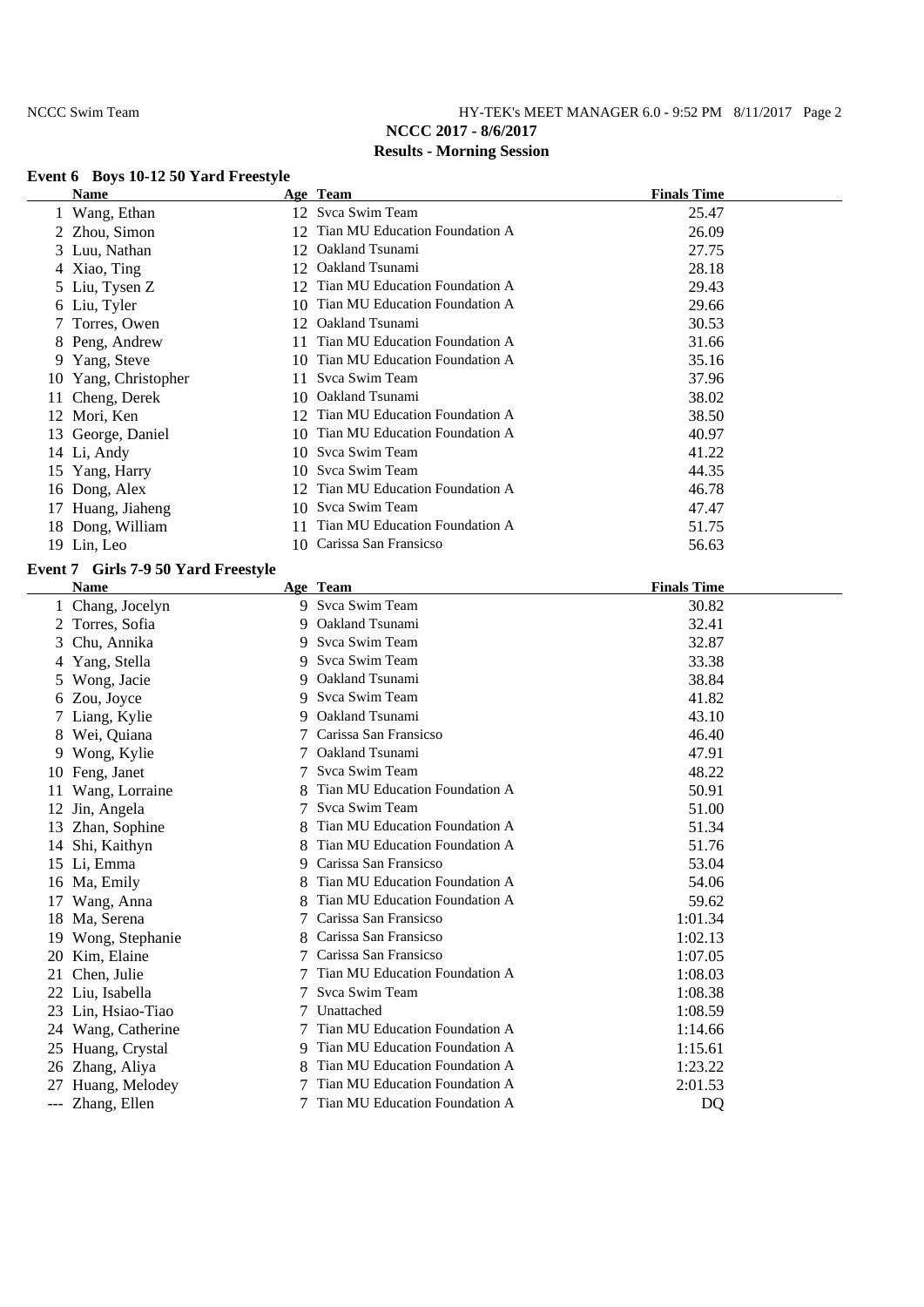## NCCC Swim Team HY-TEK's MEET MANAGER 6.0 - 9:52 PM 8/11/2017 Page 3 **NCCC 2017 - 8/6/2017 Results - Morning Session**

#### **Event 8 Boys 7-9 50 Yard Freestyle**

| <b>Name</b>                               |    | Age Team                          | <b>Finals Time</b> |
|-------------------------------------------|----|-----------------------------------|--------------------|
| 1 Chen, Sean                              |    | 9 Tian MU Education Foundation A  | 29.44              |
| 2 Wang, Ethan X                           |    | 9 Svca Swim Team                  | 31.68              |
| 3 Liu, Oryan                              |    | 8 Qinghua                         | 34.81              |
| 4 Liu, Kevin                              |    | 9 Svca Swim Team                  | 39.12              |
| 5 Hu, Jerry                               |    | Tian MU Education Foundation A    | 42.57              |
| 6 Lieu, Cody                              | 7  | Carissa San Fransicso             | 43.87              |
| 7 Li, Kevin                               |    | Tian MU Education Foundation A    | 49.19              |
| 8 Chen, Kevin                             |    | Tian MU Education Foundation A    | 49.91              |
| 9 Xiong, Xiaoran                          |    | Tian MU Education Foundation A    | 59.93              |
| 10 Xu, Richard                            |    | Syca Swim Team                    | 1:00.97            |
| 11 Hong, Jerry                            |    | Tian MU Education Foundation A    | 1:04.50            |
| 12 Wong, Anson                            |    | Carissa San Fransicso             | 1:12.59            |
| 13 Tang, Evan                             |    | 9 Tian MU Education Foundation A  | 1:15.03            |
| 14 Huang, Yongjie                         | 6  | Qinghua                           | 1:16.75            |
| 15 Oysgelt, Ari                           |    | Carissa San Fransicso             | 1:19.87            |
| 16 Kuang, Nathan                          | 8  | Carissa San Fransicso             | 1:35.97            |
| 17 Peng, Alex                             |    | Tian MU Education Foundation A    | 1:36.97            |
| 18 Lin, Max                               |    | Carissa San Fransicso             | 1:37.23            |
| Event 9 Girls 6 & Under 50 Yard Freestyle |    |                                   |                    |
| <b>Name</b>                               |    | Age Team                          | <b>Finals Time</b> |
| 1 Guo, Sinuo                              |    | 6 Svca Swim Team                  | 1:03.31            |
| 2 Zhu, Alina                              | 5. | Svca Swim Team                    | 1:06.54            |
| 3 Sashikanth, Sandhya                     |    | 6 Carissa San Fransicso           | 1:10.34            |
| 4 Luo, Eva                                |    | 6 Syca Swim Team                  | 1:12.91            |
| 5 Kwan, Lorraine                          |    | 6 Carissa San Fransicso           | 1:16.72            |
| 6 Wang, Cynthia                           |    | 6 Svca Swim Team                  | 1:19.60            |
| 7 Liu, Yiran                              |    | 6 Svca Swim Team                  | 1:20.56            |
| 8 Zou, Michelle                           |    | 5 Svca Swim Team                  | 2:16.15            |
|                                           |    |                                   |                    |
| Event 10 Boys 6 & Under 50 Yard Freestyle |    |                                   |                    |
| <b>Name</b>                               |    | Age Team                          | <b>Finals Time</b> |
| 1 Savard, Tyler                           |    | 6 Carissa San Fransicso           | 49.19              |
| 2 Li, Aiden                               |    | 6 Svca Swim Team                  | 59.47              |
| 3 Wong, Ethan                             |    | 6 Carissa San Fransicso           | 1:24.97            |
| 4 Li, Gordon                              |    | 6 Tian MU Education Foundation A  | 1:42.28            |
| 5 Ogsgelt, Aidan                          |    | Carissa San Fransicso             | 1:43.69            |
| 6 Kwang, Ryan                             |    | 6 Carissa San Fransicso           | 1:46.75            |
| 7 Lam, Peter                              |    | 6 Svca Swim Team                  | 2:17.84            |
| Event 11 Girls 16-19 50 Yard Breaststroke |    |                                   |                    |
| <b>Name</b>                               |    | Age Team                          | <b>Finals Time</b> |
| 1 Huynh, Rachel                           |    | 16 Tian MU Education Foundation A | 34.53              |
| 2 Yan, Joanne                             |    | 17 Oakland Tsunami                | 39.28              |
| 3 Zhang, Felita                           | 17 | Tian MU Education Foundation A    | 41.19              |
| 4 Wang, Jackie                            |    | 17 Tian MU Education Foundation A | 1:03.84            |
| Event 12 Boys 16-19 50 Yard Breaststroke  |    |                                   |                    |
| <b>Name</b>                               |    | <b>Age Team</b>                   | <b>Finals Time</b> |
| 1 Cheng, Daren                            |    | 16 Oakland Tsunami                | 33.47              |
|                                           |    | 16 Oakland Tsunami                | 33.75              |
| 2 Lin, Andrew Zeming<br>3 Yip, Aiden      |    | 16 Oakland Tsunami                | 33.81              |
|                                           |    |                                   |                    |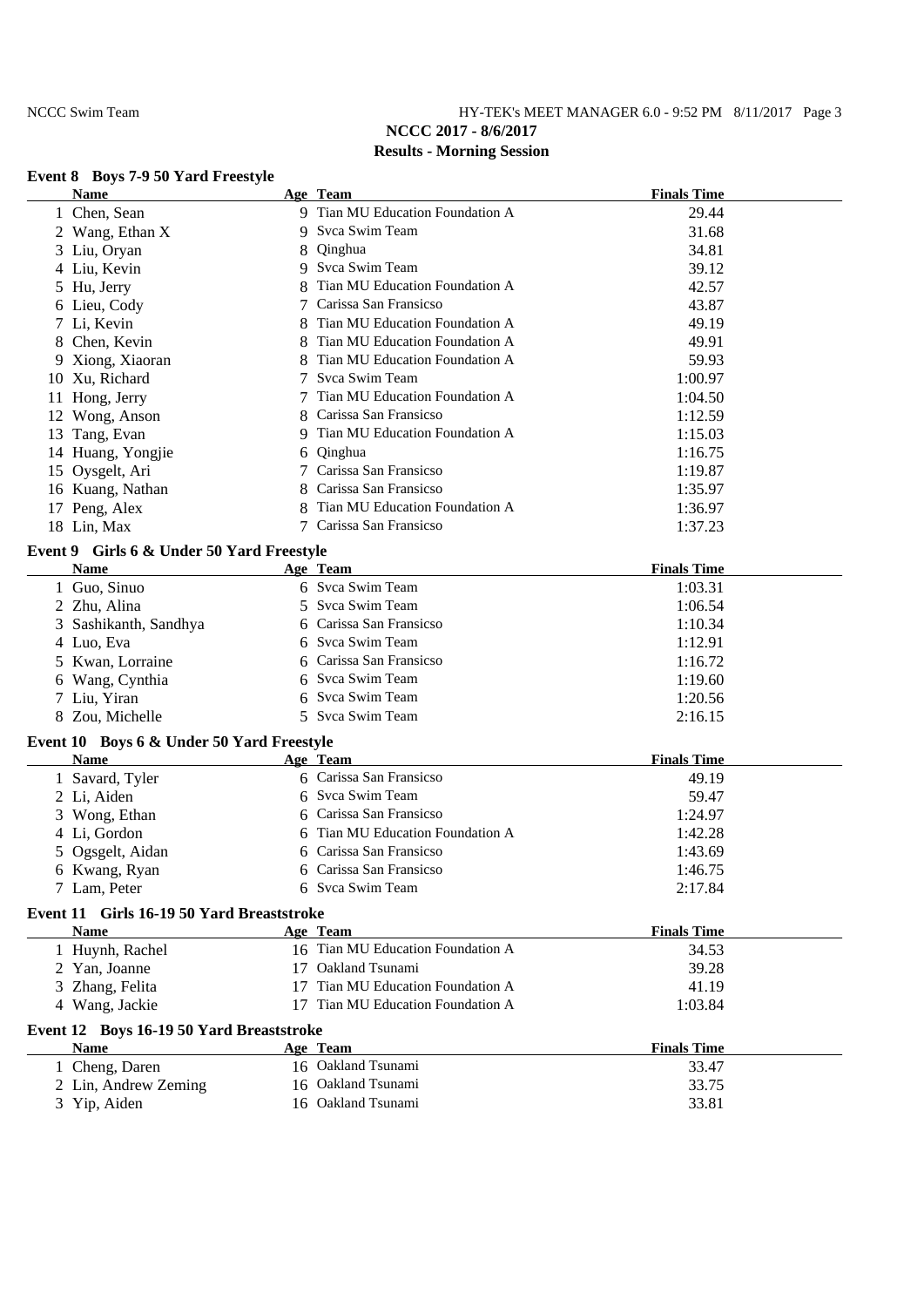## NCCC Swim Team HY-TEK's MEET MANAGER 6.0 - 9:52 PM 8/11/2017 Page 4 **NCCC 2017 - 8/6/2017**

# **Results - Morning Session**

## **Event 13 Girls 13-15 50 Yard Breaststroke**

|   | <b>Name</b>                               |     | Age Team                          | <b>Finals Time</b> |
|---|-------------------------------------------|-----|-----------------------------------|--------------------|
|   | 1 Htutt, Lulu                             |     | 13 Svca Swim Team                 | 34.68              |
|   | 2 Lin, Ava                                |     | 14 Oakland Tsunami                | 34.81              |
|   | 3 Chen, Jessica                           |     | 14 Oakland Tsunami                | 35.81              |
|   | 4 Liu, Lilly                              |     | 15 Tian MU Education Foundation A | 36.00              |
|   | 5 Wong, Elaine                            |     | 14 Tian MU Education Foundation A | 36.03              |
|   | 6 Wang, Crystal                           |     | 13 Svca Swim Team                 | 38.31              |
|   | 7 Liao, Malia                             |     | 14 Oakland Tsunami                | 41.19              |
| 8 | Tam, Waka                                 |     | 15 Unattached                     | 48.97              |
|   | --- Huang, Crystal                        |     | 13 Unattached                     | X44.50             |
|   | Event 14 Boys 13-15 50 Yard Breaststroke  |     |                                   |                    |
|   | <b>Name</b>                               |     | Age Team                          | <b>Finals Time</b> |
|   | 1 Yao, Clifford                           |     | 15 Svca Swim Team                 | 30.59              |
|   | 2 Sebastian, Anthony                      |     | 13 Tian MU Education Foundation A | 31.84              |
|   |                                           |     | 15 Oakland Tsunami                | 32.60              |
|   | 3 Chang, Jalen                            |     | 14 Oakland Tsunami                | 34.00              |
|   | 4 Yan, Anthony                            |     | 14 Tian MU Education Foundation A |                    |
|   | 5 Sebastian, Jonathan                     |     |                                   | 34.60              |
|   | 6 Zeng, Zigao                             |     | 13 Tian MU Education Foundation A | 37.44              |
|   | 7 Dai, Caleb                              |     | 13 Beida Zhonglian A              | 39.22              |
|   | 8 Tang, Alvin                             |     | 15 Oakland Tsunami                | 41.81              |
|   | 9 Dai, David                              |     | 13 Beida Zhonglian A              | 48.30              |
|   | Event 15 Girls 10-12 50 Yard Breaststroke |     |                                   |                    |
|   | Name                                      |     | Age Team                          | <b>Finals Time</b> |
|   | 1 Boeun, Sophie                           |     | 10 Tian MU Education Foundation A | 36.78              |
|   | 2 Tan, Chang-Lynn                         |     | 10 Flying Fish                    | 39.60              |
|   | 3 Shi, Melissa                            |     | 10 Tian MU Education Foundation A | 39.72              |
|   | 4 Luu, Kayle                              | 11  | Oakland Tsunami                   | 40.03              |
|   | 5 Lin, Ella                               |     | 11 Oakland Tsunami                | 40.20              |
|   | 6 Hu, Ashley                              |     | 11 Svca Swim Team                 | 40.41              |
|   | 7 Cheung, Maddy                           |     | 10 Svca Swim Team                 | 42.54              |
|   | 8 Kuang, Abigail                          |     | 12 Svca Swim Team                 | 42.63              |
|   | 9 Lam, Katie                              |     | 10 Oakland Tsunami                | 44.78              |
|   | 10 Wang, Lauren                           |     | 11 Tian MU Education Foundation A | 45.69              |
|   | 11 Lan, Aglaia                            |     | 10 Flying Fish                    | 46.00              |
|   | 12 Wang, Ingrid                           |     | 10 Beida Zhonglian A              | 46.10              |
|   | 13 Saban, Annie                           |     | 10 Tian MU Education Foundation A | 46.93              |
|   | 14 Guo, Satina                            |     | 10 Tian MU Education Foundation A | 47.16              |
|   | 15 Zhang, Chloe                           |     | 10 Svca Swim Team                 | 48.10              |
|   | 16 Wang, Phylicia                         |     | 10 Svca Swim Team                 | 48.82              |
|   | 17 Tam, Kaki                              | 11. | Unattached                        | 53.41              |
|   | 18 Chung, Srephanie                       |     | 11 Tian MU Education Foundation A | 55.78              |
|   |                                           |     |                                   |                    |
|   | Event 16 Boys 10-12 50 Yard Breaststroke  |     |                                   |                    |
|   | <b>Name</b>                               |     | Age Team                          | <b>Finals Time</b> |
|   | 1 Zhou, Simon                             |     | 12 Tian MU Education Foundation A | 35.34              |
|   | 2 Luu, Nathan                             |     | 12 Oakland Tsunami                | 36.00              |
|   | 3 Liu, Tyler                              |     | 10 Tian MU Education Foundation A | 37.37              |
|   | 4 Liu, Tysen Z                            |     | 12 Tian MU Education Foundation A | 38.52              |
|   | 5 Torres, Owen                            |     | 12 Oakland Tsunami                | 41.17              |

6 Peng, Andrew 11 Tian MU Education Foundation A 43.78 7 Htutt, Alex 10 Svca Swim Team 44.13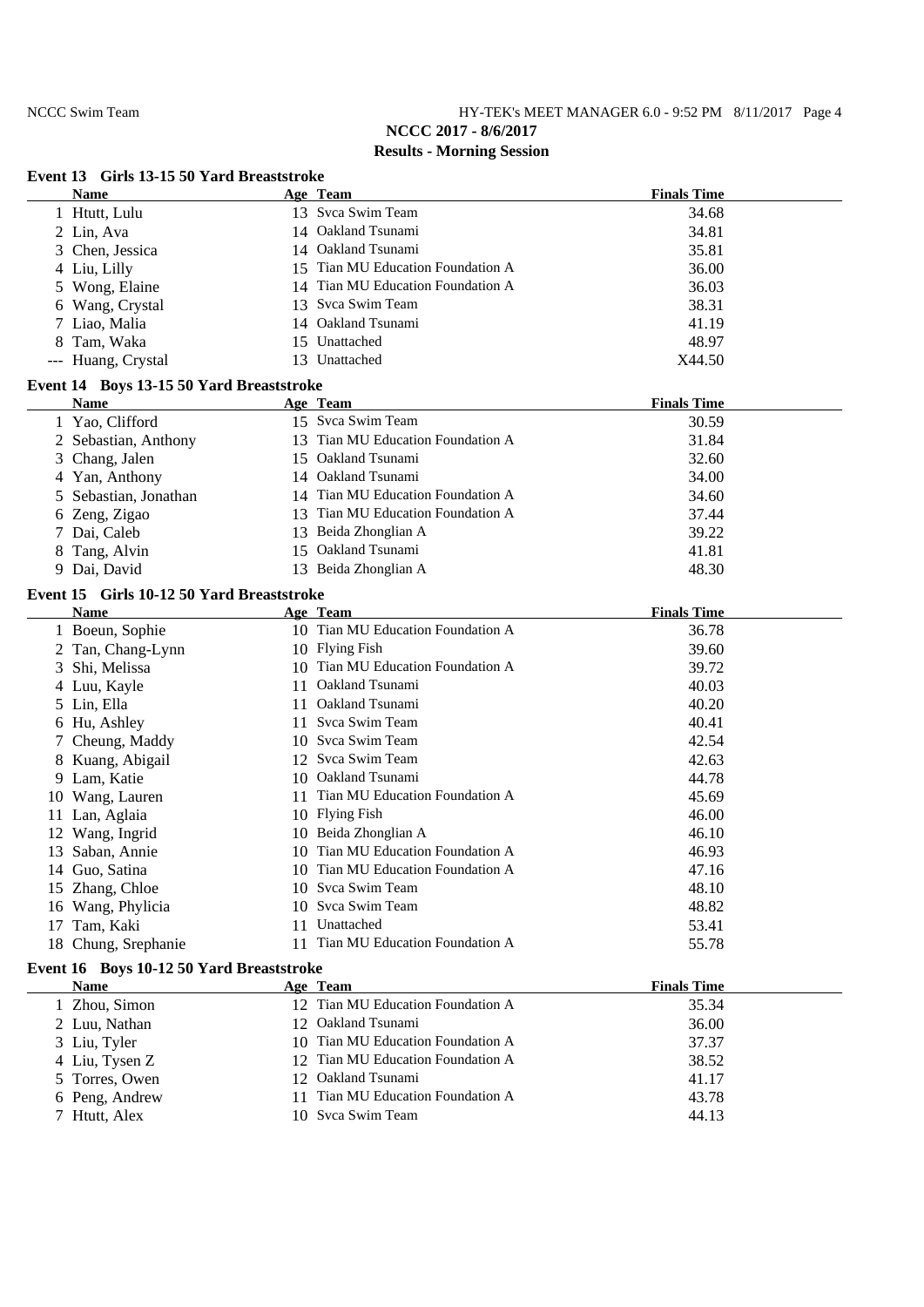## **NCCC 2017 - 8/6/2017 Results - Morning Session**

## **(Event 16 Boys 10-12 50 Yard Breaststroke)**

| <b>Name</b>          | Age Team                          | <b>Finals Time</b> |
|----------------------|-----------------------------------|--------------------|
| 8 Cheng, Derek       | 10 Oakland Tsunami                | 47.68              |
| 9 Yang, Steve        | 10 Tian MU Education Foundation A | 48.56              |
| 10 Yang, Christopher | 11 Syca Swim Team                 | 49.56              |
| 11 George, Daniel    | 10 Tian MU Education Foundation A | 51.25              |
| 12 Mori, Ken         | 12 Tian MU Education Foundation A | 53.79              |
| 13 Huang, Jiaheng    | 10 Svca Swim Team                 | 53.94              |
| 14 Dong, Alex        | 12 Tian MU Education Foundation A | 55.22              |
| 15 Yang, Harry       | 10 Svca Swim Team                 | 1:00.41            |
| 16 Lin, Leo          | 10 Carissa San Fransicso          | 1:12.03            |

## **Event 17 Girls 7-9 50 Yard Breaststroke**

|    | <b>Name</b>       |   | Age Team                       | <b>Finals Time</b> |
|----|-------------------|---|--------------------------------|--------------------|
|    | 1 Chang, Jocelyn  | 9 | Svca Swim Team                 | 40.78              |
|    | 2 Yang, Stella    | 9 | Svca Swim Team                 | 41.00              |
| 3  | Yang, Dana        | 9 | Syca Swim Team                 | 42.69              |
| 4  | Chu, Annika       | 9 | Svca Swim Team                 | 43.53              |
| 5. | Torres, Sofia     | 9 | Oakland Tsunami                | 46.75              |
| 6  | Liang, Kylie      | 9 | Oakland Tsunami                | 49.75              |
|    | Wang, Lorraine    | 8 | Tian MU Education Foundation A | 54.79              |
| 8  | Zou, Joyce        | 9 | Svca Swim Team                 | 55.50              |
| 9  | Wei, Quiana       | 7 | Carissa San Fransicso          | 59.90              |
| 10 | Jin, Angela       | 7 | Svca Swim Team                 | 1:00.79            |
| 11 | Shi, Kaithyn      |   | Tian MU Education Foundation A | 1:01.75            |
| 12 | Wong, Jacie       | 9 | Oakland Tsunami                | 1:05.12            |
| 13 | Kim, Elaine       | 7 | Carissa San Fransicso          | 1:06.28            |
|    | 14 Li, Emma       | 9 | Carissa San Fransicso          | 1:06.31            |
| 15 | Ma, Emily         |   | Tian MU Education Foundation A | 1:09.00            |
| 16 | Feng, Janet       |   | Syca Swim Team                 | 1:09.28            |
| 17 | Wong, Kylie       |   | Oakland Tsunami                | 1:10.66            |
| 18 | Zhan, Sophine     |   | Tian MU Education Foundation A | 1:14.00            |
| 19 | Huang, Crystal    | 9 | Tian MU Education Foundation A | 1:14.34            |
| 20 | Wang, Anna        | 8 | Tian MU Education Foundation A | 1:15.34            |
| 21 | Chen, Julie       |   | Tian MU Education Foundation A | 1:15.69            |
| 22 | Lin, Hsiao-Tiao   |   | Unattached                     | 1:21.88            |
| 23 | Wang, Catherine   |   | Tian MU Education Foundation A | 1:32.22            |
|    | 24 Huang, Melodey |   | Tian MU Education Foundation A | 2:14.90            |

## **Event 18 Boys 7-9 50 Yard Breaststroke**

| <b>Name</b>        | Age Team                         | <b>Finals Time</b> |
|--------------------|----------------------------------|--------------------|
| 1 Chen, Sean       | 9 Tian MU Education Foundation A | 39.44              |
| 2 Wang, Ethan X    | 9 Svca Swim Team                 | 42.66              |
| 3 Liu, Oryan       | 8 Qinghua                        | 49.63              |
| 4 Liu, Kevin       | 9 Svca Swim Team                 | 50.69              |
| 5 Yan, Ethan       | 9 Svca Swim Team                 | 52.81              |
| 6 Hu, Jerry        | 8 Tian MU Education Foundation A | 56.81              |
| 7 Lieu, Cody       | 7 Carissa San Fransicso          | 59.97              |
| 8 Xu, Richard      | 7 Svca Swim Team                 | 1:01.72            |
| 9 Chen, Kevin      | 8 Tian MU Education Foundation A | 1:05.60            |
| 10 Yuan, Morgan    | 8 Qinghua                        | 1:18.38            |
| 11 Oysgelt, Ari    | 7 Carissa San Fransicso          | 1:18.90            |
| 12 Xiong, Xiaoran  | 8 Tian MU Education Foundation A | 1:25.75            |
| 13 Huang, Yong-Jie | 8 Qinghua                        | 1:35.77            |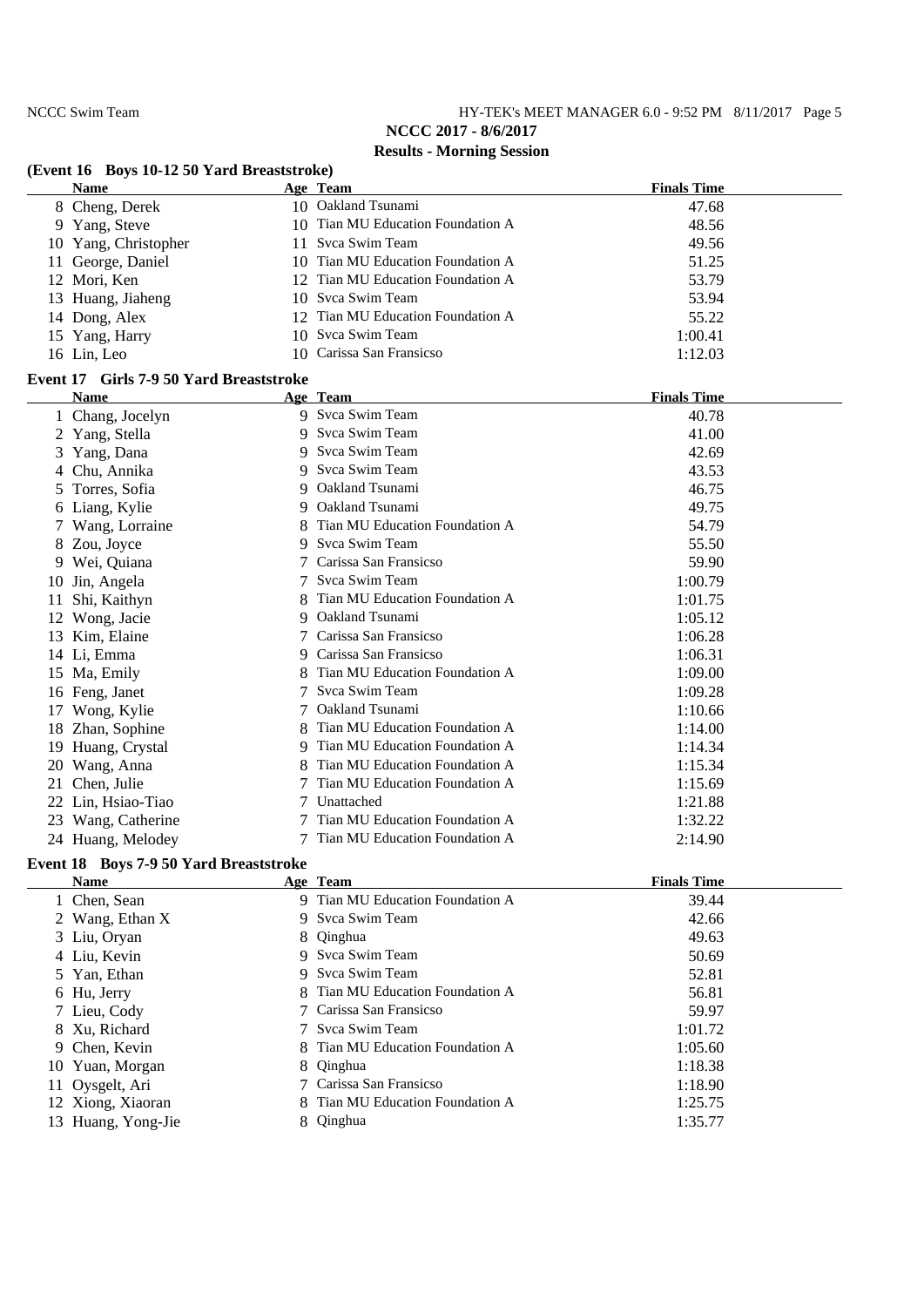## NCCC Swim Team HY-TEK's MEET MANAGER 6.0 - 9:52 PM 8/11/2017 Page 6 **NCCC 2017 - 8/6/2017 Results - Morning Session**

| (Event 18 Boys 7-9 50 Yard Breaststroke)      |                                   |                    |
|-----------------------------------------------|-----------------------------------|--------------------|
| <b>Name</b>                                   | Age Team                          | <b>Finals Time</b> |
| 14 Peng, Alex                                 | 8 Tian MU Education Foundation A  | 2:06.25            |
| Event 19 Girls 6 & Under 50 Yard Breaststroke |                                   |                    |
| <b>Name</b>                                   | Age Team                          | <b>Finals Time</b> |
| 1 Guo, Sinuo                                  | 6 Svca Swim Team                  | 1:16.56            |
| 2 Wang, Cynthia                               | 6 Svca Swim Team                  | 1:21.19            |
| 3 Luo, Eva                                    | 6 Svca Swim Team                  | 1:41.81            |
| 4 Kwan, Lorraine                              | 6 Carissa San Fransicso           | 1:50.50            |
| 5 Sashikanth, Sandhya                         | 6 Carissa San Fransicso           | 2:05.97            |
| 6 Zheng, Ivy                                  | 5 Svca Swim Team                  | 2:10.63            |
| Event 20 Boys 6 & Under 50 Yard Breaststroke  |                                   |                    |
| <b>Name</b>                                   | Age Team                          | <b>Finals Time</b> |
| 1 Savard, Tyler                               | 6 Carissa San Fransicso           | 1:09.60            |
| 2 Li, Aiden                                   | 6 Svca Swim Team                  | 1:36.70            |
| 3 Ogsgelt, Aidan                              | 6 Carissa San Fransicso           | 1:44.35            |
| 4 Li, Gordon                                  | 6 Tian MU Education Foundation A  | 2:21.75            |
| Event 21 Women 16-19 50 Yard Backstroke       |                                   |                    |
| <b>Name</b>                                   | Age Team                          | <b>Finals Time</b> |
| 1 Yang, Erika                                 | 17 Tian MU Education Foundation A | 30.63              |
| 2 Zhang, Felita                               | 17 Tian MU Education Foundation A | 32.47              |
| 3 Yan, Joanne                                 | 17 Oakland Tsunami                | 35.56              |
| Event 22 Men 16-19 50 Yard Backstroke         |                                   |                    |
| <b>Name</b>                                   | Age Team                          | <b>Finals Time</b> |
|                                               | 16 Svca Swim Team                 | 31.22              |
| 1 Zhou, Jasper<br>2 Huynh, Nathan             | 16 Oakland Tsunami                |                    |
|                                               |                                   | 32.84              |
| Event 23 Girls 13-15 50 Yard Backstroke       |                                   |                    |
| <b>Name</b>                                   | Age Team                          | <b>Finals Time</b> |
| 1 Wong, Elaine                                | 14 Tian MU Education Foundation A | 30.72              |
| 2 Wang, Crystal                               | 13 Svca Swim Team                 | 31.82              |
| 3 Liu, Lilly                                  | 15 Tian MU Education Foundation A | 32.37              |
| 4 Htutt, Lulu                                 | 13 Svca Swim Team                 | 33.34              |
| 5 Lin, Ava                                    | 14 Oakland Tsunami                | 33.75              |
| 6 Liao, Malia                                 | 14 Oakland Tsunami                | 38.93              |
| 7 Tam, Waka                                   | 15 Unattached                     | 48.39              |
| Event 24 Boys 13-15 50 Yard Backstroke        |                                   |                    |
| <b>Name</b>                                   | Age Team                          | <b>Finals Time</b> |
| 1 Chang, Jalen                                | 15 Oakland Tsunami                | 28.66              |
| 2 Sebastian, Jonathan                         | 14 Tian MU Education Foundation A | 29.47              |
| 3 Sebastian, Anthony                          | 13 Tian MU Education Foundation A | 31.00              |
| 4 Dai, Caleb                                  | 13 Beida Zhonglian A              | 33.56              |
| 5 Yan, Anthony                                | 14 Oakland Tsunami                | 34.90              |
| Tang, Alvin<br>6                              | 15 Oakland Tsunami                | 35.43              |
| 7 Tang, Clement                               | 14 Oakland Tsunami                | 40.78              |
| 8 Dai, David                                  | 13 Beida Zhonglian A              | 43.41              |
| Event 25 Girls 10-12 50 Yard Backstroke       |                                   |                    |
| <b>Name</b>                                   | Age Team                          | <b>Finals Time</b> |
| 1 Luu, Kayle                                  | 11 Oakland Tsunami                | 33.66              |
| 2 Hu, Ashley                                  | 11 Svca Swim Team                 | 35.62              |
|                                               |                                   |                    |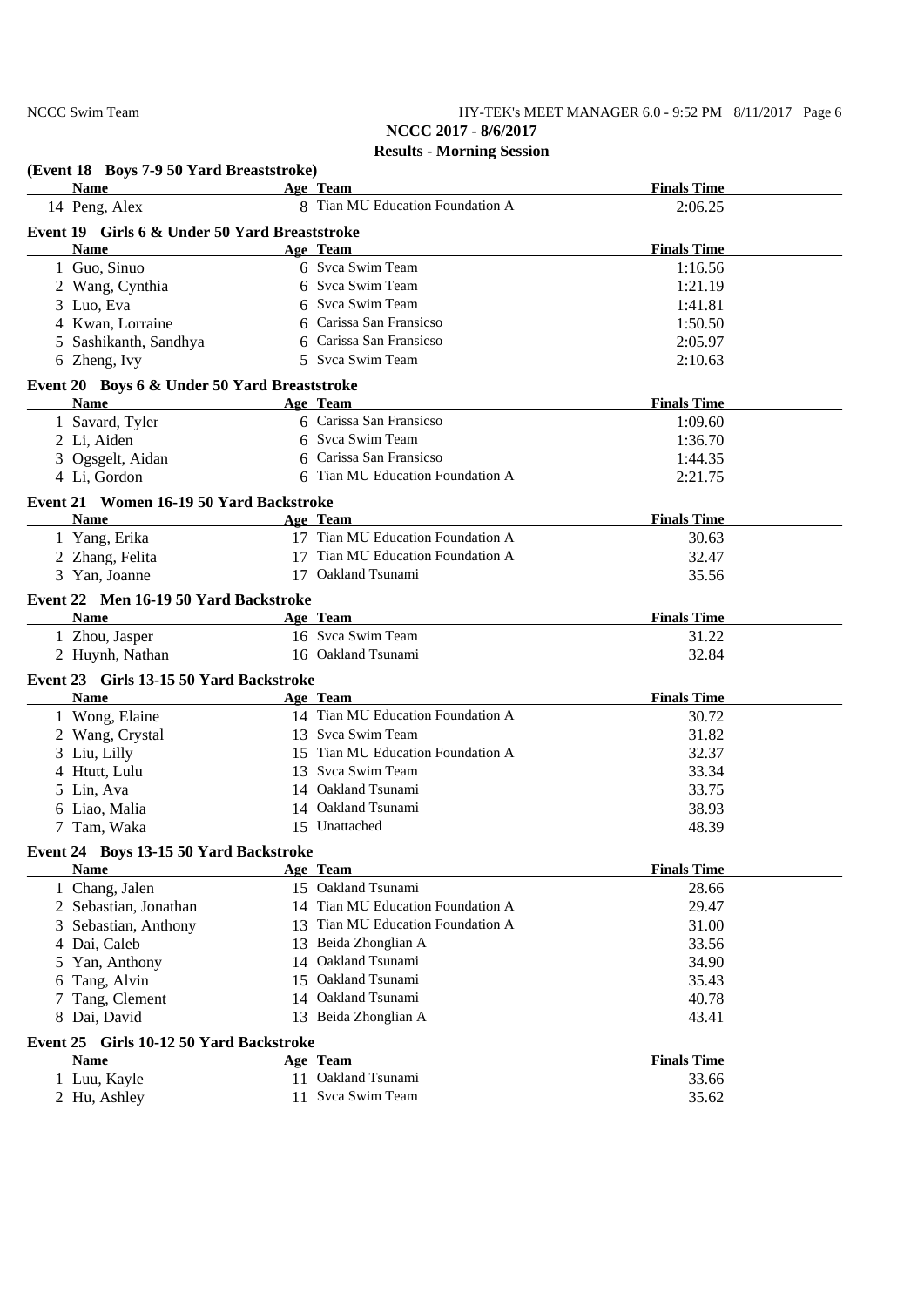## **NCCC 2017 - 8/6/2017 Results - Morning Session**

## **(Event 25 Girls 10-12 50 Yard Backstroke)**

| <b>Name</b>       | Age Team                          | <b>Finals Time</b> |
|-------------------|-----------------------------------|--------------------|
| 3 Lin, Ella       | 11 Oakland Tsunami                | 36.43              |
| 4 Liang, Kathy    | 11 Oakland Tsunami                | 36.72              |
| 5 Lan, Aglaia     | 10 Flying Fish                    | 38.28              |
| 6 Kuang, Abigail  | 12 Svca Swim Team                 | 38.74              |
| 7 Boeun, Sophie   | 10 Tian MU Education Foundation A | 39.59              |
| 8 Tan, Chang--May | 10 Flying Fish                    | 41.50              |
| 9 Shi, Melissa    | 10 Tian MU Education Foundation A | 42.81              |
| 10 Wang, Lauren   | 11 Tian MU Education Foundation A | 43.75              |
| 11 Saban, Annie   | 10 Tian MU Education Foundation A | 46.28              |
| 12 Wang, Ingrid   | 10 Beida Zhonglian A              | 46.40              |
| 13 Lam, Katie     | 10 Oakland Tsunami                | 50.75              |
| 14 Tam, Kaki      | 11 Unattached                     | 59.69              |

# **Event 26 Boys 10-12 50 Yard Backstroke**

| <b>Name</b>       | Age Team                          | <b>Finals Time</b> |  |
|-------------------|-----------------------------------|--------------------|--|
| 1 Wang, Ethan     | 12 Svca Swim Team                 | 29.50              |  |
| 2 Zhou, Simon     | 12 Tian MU Education Foundation A | 30.12              |  |
| 3 Luu, Nathan     | 12 Oakland Tsunami                | 32.84              |  |
| 4 Xiao, Ting      | 12 Oakland Tsunami                | 33.72              |  |
| 5 Liu, Tyler      | 10 Tian MU Education Foundation A | 36.19              |  |
| 6 Liu, Tysen Z    | 12 Tian MU Education Foundation A | 36.78              |  |
| 7 Peng, Andrew    | 11 Tian MU Education Foundation A | 42.00              |  |
| 8 Torres, Owen    | 12 Oakland Tsunami                | 42.94              |  |
| 9 Htutt, Alex     | 10 Svca Swim Team                 | 44.70              |  |
| 10 Guo, Sicheng   | 11 Syca Swim Team                 | 47.09              |  |
| 11 Li, Andy       | 10 Svca Swim Team                 | 50.97              |  |
| 12 Mori, Ken      | 12 Tian MU Education Foundation A | 53.32              |  |
| 13 Yang, Harry    | 10 Svca Swim Team                 | 57.60              |  |
| 14 George, Daniel | 10 Tian MU Education Foundation A | 57.75              |  |
| 15 Lin, Leo       | 10 Carissa San Fransicso          | 1:04.93            |  |

# **Event 27 Girls 7-9 50 Yard Backstroke**

|    | <b>Name</b>      | Age Team                         | <b>Finals Time</b> |
|----|------------------|----------------------------------|--------------------|
|    | 1 Chang, Jocelyn | 9 Svca Swim Team                 | 38.97              |
|    | 2 Chu, Annika    | 9 Svca Swim Team                 | 39.40              |
|    | 3 Yang, Stella   | 9 Svca Swim Team                 | 41.50              |
| 4  | Yang, Dana       | 9 Svca Swim Team                 | 42.59              |
|    | Torres, Sofia    | 9 Oakland Tsunami                | 44.03              |
| 6  | Wong, Jacie      | 9 Oakland Tsunami                | 47.97              |
|    | 7 Zou, Joyce     | 9 Svca Swim Team                 | 49.47              |
|    | 8 Liang, Kylie   | 9 Oakland Tsunami                | 52.26              |
|    | 9 Zhan, Sophine  | 8 Tian MU Education Foundation A | 57.13              |
|    | 10 Ma, Emily     | 8 Tian MU Education Foundation A | 1:01.53            |
| 11 | Wei, Quiana      | Carissa San Fransicso            | 1:01.72            |
| 12 | Feng, Janet      | 7 Svca Swim Team                 | 1:01.81            |
| 13 | Wang, Lorraine   | Tian MU Education Foundation A   | 1:03.57            |
| 14 | Shi, Kaithyn     | Tian MU Education Foundation A   | 1:04.22            |
| 15 | Wang, Anna       | Tian MU Education Foundation A   | 1:06.28            |
| 16 | Wong, Kylie      | Oakland Tsunami                  | 1:06.53            |
| 17 | Kim, Elaine      | 7 Carissa San Fransicso          | 1:08.21            |
| 18 | Jin, Angela      | 7 Svca Swim Team                 | 1:08.90            |
|    | 19 Chen, Jessica | 7 Flying Fish                    | 1:09.61            |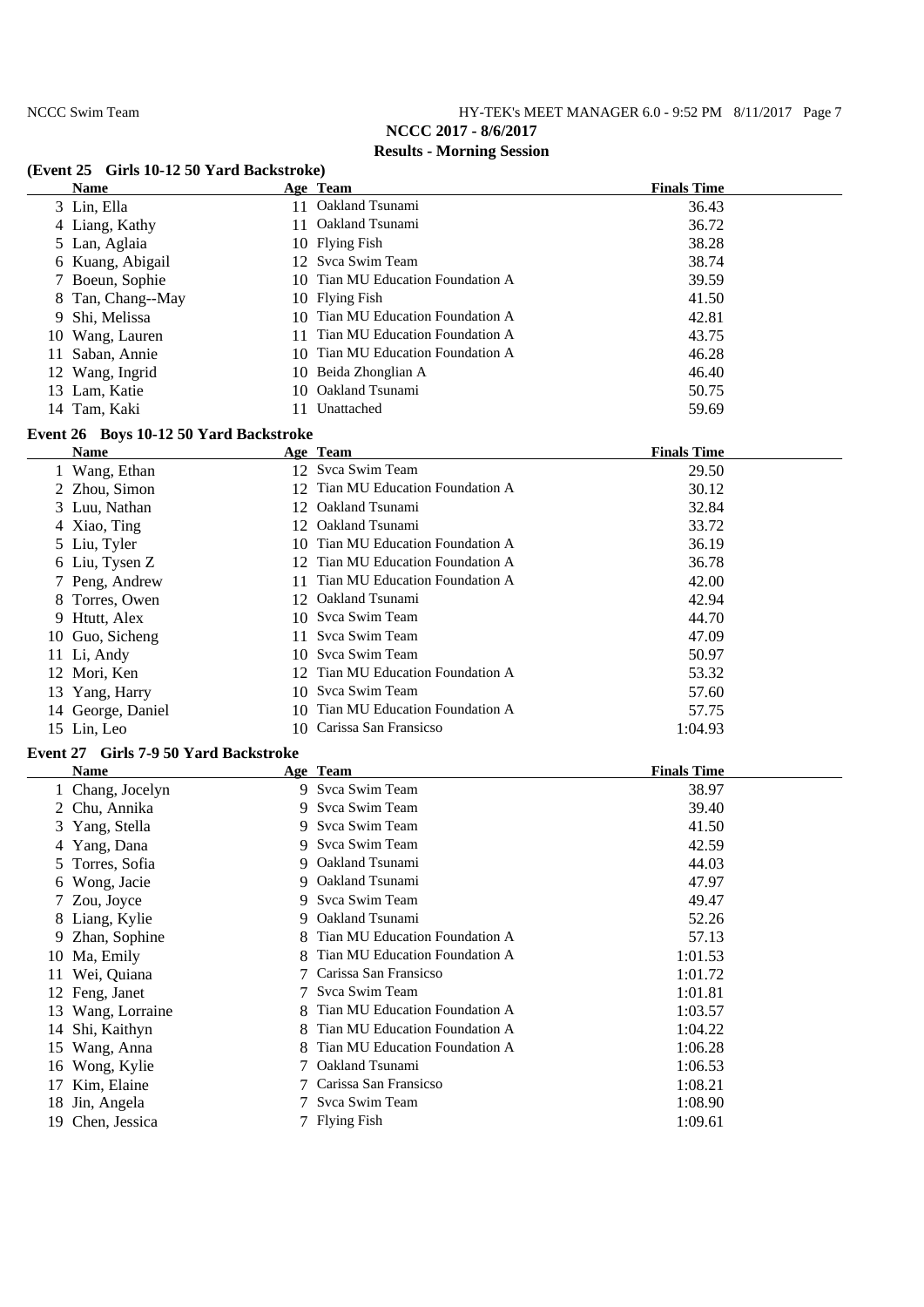# NCCC Swim Team HY-TEK's MEET MANAGER 6.0 - 9:52 PM 8/11/2017 Page 8 **NCCC 2017 - 8/6/2017**

# **Results - Morning Session**

## **(Event 27 Girls 7-9 50 Yard Backstroke)**

| <b>Name</b>        | Age Team                         | <b>Finals Time</b> |
|--------------------|----------------------------------|--------------------|
| 20 Li, Emma        | 9 Svca Swim Team                 | 1:09.71            |
| 21 Wang, Catherine | 7 Tian MU Education Foundation A | 1:19.00            |
| 22 Ma, Serena      | 7 Carissa San Fransicso          | 1:22.06            |
| 23 Zhang, Ellen    | 7 Tian MU Education Foundation A | 1:22.84            |
| 24 Wong, Stephanie | 8 Carissa San Fransicso          | 1:24.53            |
| 25 Zhang, Aliya    | 8 Tian MU Education Foundation A | 1:27.53            |
| 26 Huang, Melodey  | 7 Tian MU Education Foundation A | 1:32.00            |
| 27 Chen, Julie     | 7 Tian MU Education Foundation A | 1:34.53            |

## **Event 28 Boys 7-9 50 Yard Backstroke**

|    | <b>Name</b>     |    | Age Team                         | <b>Finals Time</b> |
|----|-----------------|----|----------------------------------|--------------------|
|    | 1 Chen, Sean    |    | 9 Tian MU Education Foundation A | 35.85              |
|    | 2 Wang, Ethan X |    | 9 Svca Swim Team                 | 42.47              |
|    | 3 Liu, Kevin    |    | 9 Svca Swim Team                 | 47.29              |
|    | 4 Yan, Ethan    |    | 9 Svca Swim Team                 | 52.56              |
|    | 5 Li, Kevin     | 8  | Tian MU Education Foundation A   | 53.46              |
|    | 6 Chen, Eric    | 9  | Flying Fish                      | 54.41              |
|    | 7 Hu, Jerry     |    | Tian MU Education Foundation A   | 56.38              |
|    | 8 Lieu, Cody    |    | Carissa San Fransicso            | 56.46              |
| 9. | Chen, Kevin     |    | Tian MU Education Foundation A   | 1:03.00            |
|    | 10 Xu, Richard  |    | Syca Swim Team                   | 1:08.47            |
|    | Xiong, Xiaoran  |    | Tian MU Education Foundation A   | 1:12.68            |
|    | 12 Hong, Jerry  |    | Tian MU Education Foundation A   | 1:13.94            |
| 13 | Huang, Yong-Jie | 8. | Qinghua                          | 1:17.81            |
|    | 14 Lin, Max     |    | Carissa San Fransicso            | 1:26.91            |
|    | 15 Oysgelt, Ari |    | Carissa San Fransicso            | 1:29.68            |
|    | 16 Yuan, Morgan |    | Beida Zhonglian A                | 1:30.97            |
| 17 | Kuang, Nathan   | 8. | Carissa San Fransicso            | 1:33.04            |
| 18 | Yuan, Morgan    | 8  | Qinghua                          | 1:34.69            |
| 19 | Tang, Evan      |    | 9 Tian MU Education Foundation A | 1:43.88            |
|    | 20 Peng, Alex   |    | Tian MU Education Foundation A   | 1:49.75            |

## **Event 29 Girls 6 & Under 50 Yard Backstroke**

| <b>Name</b>           | Age Team                | <b>Finals Time</b> |
|-----------------------|-------------------------|--------------------|
| 1 Wang, Jessica       | 6 Svca Swim Team        | 0.02               |
| 2 Guo, Sinuo          | 6 Svca Swim Team        | 1:08.66            |
| 3 Zhu, Alina          | 5 Svca Swim Team        | 1:14.12            |
| 4 Luo, Eva            | 6 Svca Swim Team        | 1:26.56            |
| 5 Kwan, Lorraine      | 6 Carissa San Fransicso | 1:30.19            |
| 6 Wang, Cynthia       | 6 Svca Swim Team        | 1:35.97            |
| 7 Sashikanth, Sandhya | 6 Carissa San Fransicso | 1:40.46            |

# **Event 30 Boys 6 & Under 50 Yard Backstroke**

| <b>Name</b>       | Age Team                         | <b>Finals Time</b> |
|-------------------|----------------------------------|--------------------|
| 1 Li, Aiden       | 6 Svca Swim Team                 | 1:01.59            |
| 2 Wong, Ethan     | 6 Carissa San Fransicso          | 1:53.19            |
| 3 Li, Gordon      | 6 Tian MU Education Foundation A | 2:08.80            |
| 4 Kwang, Ryan     | 6 Carissa San Fransicso          | 2:16.97            |
| 5 Ogsgelt, Aidan  | 6 Carissa San Fransicso          | 2:31.06            |
| --- Savard, Tyler | 6 Carissa San Fransicso          | DQ                 |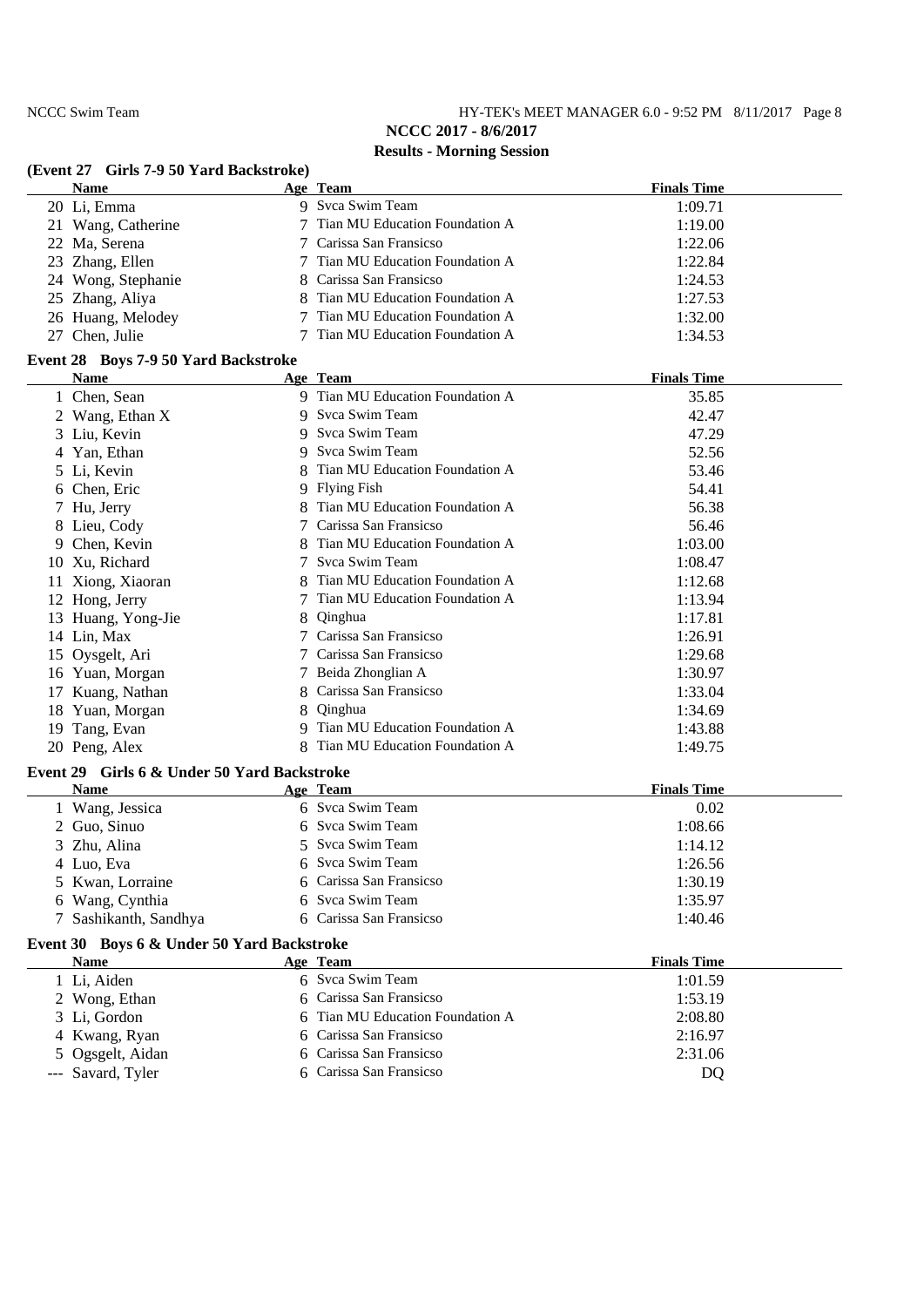# NCCC Swim Team HY-TEK's MEET MANAGER 6.0 - 9:52 PM 8/11/2017 Page 9 **NCCC 2017 - 8/6/2017**

# **Results - Morning Session**

|          | Event 31 Girls 16-19 50 Yard Butterfly                |    |                                   |                    |
|----------|-------------------------------------------------------|----|-----------------------------------|--------------------|
|          | <b>Name</b>                                           |    | Age Team                          | <b>Finals Time</b> |
|          | 1 Huynh, Rachel                                       |    | 16 Tian MU Education Foundation A | 28.75              |
|          | 2 Zhang, Felita                                       |    | 17 Tian MU Education Foundation A | 30.22              |
|          | 3 Yan, Joanne                                         |    | 17 Oakland Tsunami                | 32.28              |
|          | Event 32 Boys 16-19 50 Yard Butterfly                 |    |                                   |                    |
|          | <b>Name</b>                                           |    | Age Team                          | <b>Finals Time</b> |
|          | 1 Yip, Aiden                                          |    | 16 Oakland Tsunami                | 27.84              |
|          | 2 Lin, Andrew Zeming                                  |    | 16 Oakland Tsunami                | 29.84              |
|          | 3 Cheng, Daren                                        |    | 16 Oakland Tsunami                | 31.69              |
|          | Event 33 Girls 13-15 50 Yard Butterfly                |    |                                   |                    |
|          | <b>Name</b>                                           |    | Age Team                          | <b>Finals Time</b> |
|          | 1 Lin, Ava                                            |    | 14 Oakland Tsunami                | 29.87              |
|          | *2 Wang, Crystal                                      |    | 13 Syca Swim Team                 | 30.00              |
|          | *2 Wong, Elaine                                       |    | 14 Tian MU Education Foundation A | 30.00              |
|          | 4 Liu, Lilly                                          |    | 15 Tian MU Education Foundation A | 30.34              |
| 5.       | Chen, Jessica                                         |    | 14 Oakland Tsunami                | 31.22              |
|          | 6 Htutt, Lulu                                         |    | 13 Svca Swim Team                 | 33.03              |
|          | 7 Liao, Malia                                         |    | 14 Oakland Tsunami                | 34.21              |
|          | 8 Tam, Waka                                           |    | 15 Unattached                     | 50.50              |
|          |                                                       |    |                                   |                    |
|          | Event 34 Boys 13-15 50 Yard Butterfly<br><b>Name</b>  |    | Age Team                          | <b>Finals Time</b> |
|          | 1 Yu, Young                                           |    | 14 Svca Swim Team                 | 26.87              |
|          | 2 Sebastian, Jonathan                                 |    | 14 Tian MU Education Foundation A | 27.90              |
| 3        | Chang, Jalen                                          |    | 15 Oakland Tsunami                | 28.10              |
| 4        | Sebastian, Anthony                                    | 13 | Tian MU Education Foundation A    | 28.47              |
| 5        | Yan, Anthony                                          |    | 14 Oakland Tsunami                | 30.41              |
| 6        | Tang, Alvin                                           | 15 | Oakland Tsunami                   | 30.84              |
|          | Tang, Clement                                         |    | 14 Oakland Tsunami                | 32.91              |
|          | 8 Luo, Daniel                                         |    | 14 Tian MU Education Foundation A | 35.12              |
|          | 9 Dai, Caleb                                          |    | 13 Beida Zhonglian A              | 35.60              |
|          | 10 Dai, David                                         |    | 13 Beida Zhonglian A              | 43.34              |
|          |                                                       |    |                                   |                    |
|          | Event 35 Girls 10-12 50 Yard Butterfly<br><b>Name</b> |    | Age Team                          | <b>Finals Time</b> |
|          | 1 Lin, Ella                                           |    | 11 Oakland Tsunami                | 35.00              |
|          | *2 Liang, Kathy                                       |    | 11 Oakland Tsunami                | 35.78              |
|          | *2 Luu, Kayle                                         |    | 11 Oakland Tsunami                | 35.78              |
|          | 4 Kuang, Abigail                                      |    | 12 Svca Swim Team                 | 36.78              |
|          | 5 Lan, Aglaia                                         |    | 10 Flying Fish                    | 37.59              |
|          | 6 Tan, Chang--May                                     |    | 10 Flying Fish                    | 37.81              |
|          | 7 Wang, Lauren                                        |    | 11 Tian MU Education Foundation A | 38.17              |
| 8        | Cheung, Maddy                                         |    | 10 Svca Swim Team                 | 38.35              |
| 9        | Shi, Melissa                                          |    | 10 Tian MU Education Foundation A | 39.34              |
|          | Saban, Annie                                          |    | 10 Tian MU Education Foundation A | 40.37              |
| 10<br>11 | Guo, Satina                                           |    | 10 Tian MU Education Foundation A | 44.15              |
|          | 12 Wu, Luoxi                                          |    | 10 Svca Swim Team                 | 45.87              |
|          | 13 Zhang, Chloe                                       |    | 10 Syca Swim Team                 | 46.65              |
|          | 14 Lam, Katie                                         |    | 10 Oakland Tsunami                | 52.09              |
|          | 15 Tam, Kaki                                          |    | 11 Unattached                     | 58.38              |
|          |                                                       |    |                                   |                    |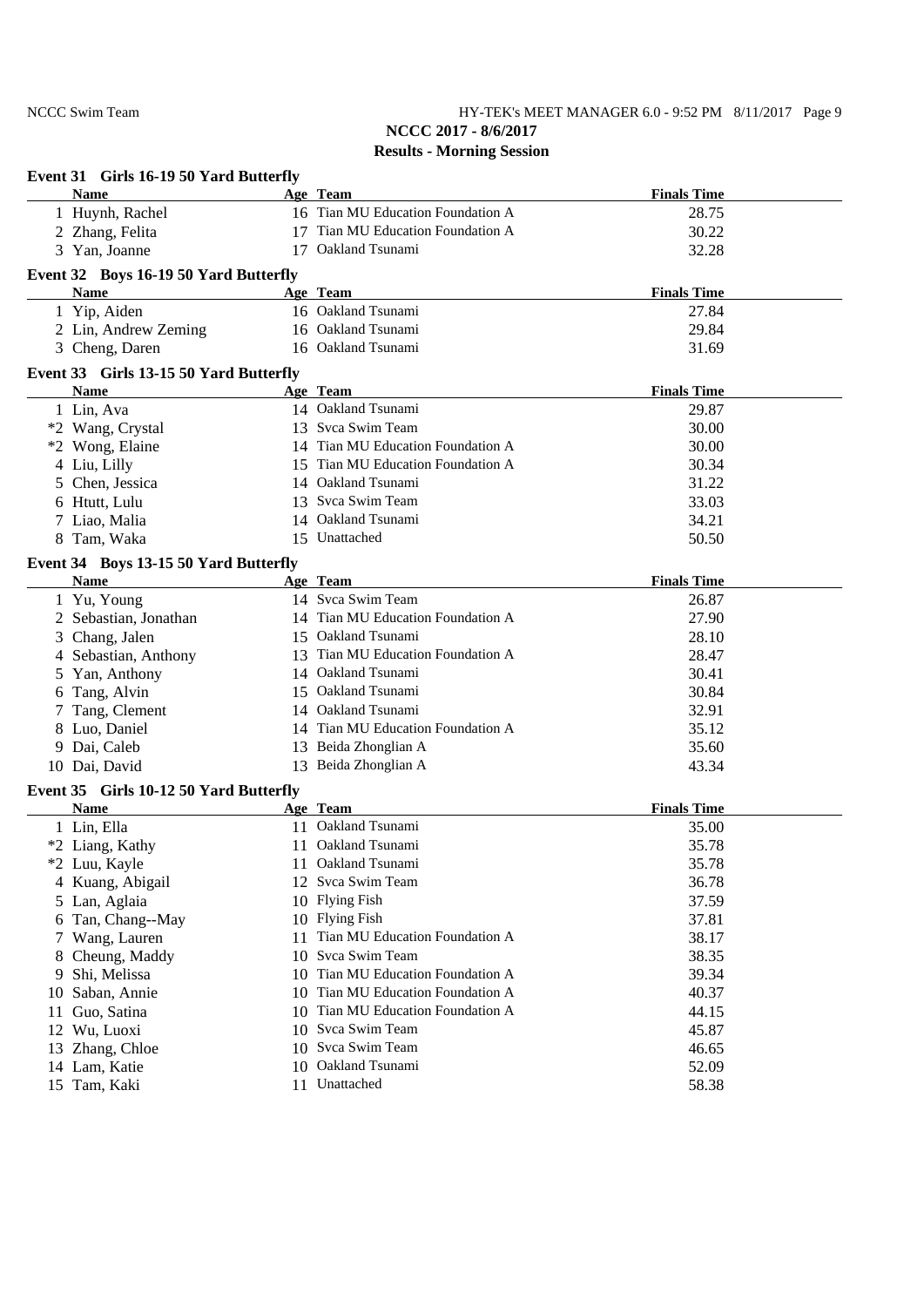## NCCC Swim Team HY-TEK's MEET MANAGER 6.0 - 9:52 PM 8/11/2017 Page 10 **NCCC 2017 - 8/6/2017 Results - Morning Session**

## **Event 36 Boys 10-12 50 Yard Butterfly**

| <b>Name</b>         |     | Age Team                          | <b>Finals Time</b> |
|---------------------|-----|-----------------------------------|--------------------|
| 1 Wang, Ethan       |     | 12 Svca Swim Team                 | 27.72              |
| 2 Zhou, Simon       |     | 12 Tian MU Education Foundation A | 28.28              |
| 3 Xiao, Ting        | 12. | Oakland Tsunami                   | 31.60              |
| 4 Liu, Tysen Z      |     | 12 Tian MU Education Foundation A | 31.66              |
| 5 Liu, Tyler        |     | 10 Tian MU Education Foundation A | 33.40              |
| 6 Torres, Owen      |     | 12 Oakland Tsunami                | 37.97              |
| 7 Yang, Steve       |     | 10 Tian MU Education Foundation A | 44.87              |
| 8 Htutt, Alex       |     | 10 Syca Swim Team                 | 45.44              |
| 9 Yang, Christopher |     | 11 Svca Swim Team                 | 47.47              |
| 10 Li, Andy         |     | 10 Svca Swim Team                 | 55.31              |
| 11 George, Daniel   |     | 10 Tian MU Education Foundation A | 59.28              |
| 12 Mori, Ken        |     | 12 Tian MU Education Foundation A | 1:01.55            |
| 13 Yang, Harry      |     | 10 Svca Swim Team                 | 1:09.03            |
| 14 Lin, Leo         |     | 10 Carissa San Fransicso          | 1:21.19            |

# **Event 37 Girls 7-9 50 Yard Butterfly**

| <b>Name</b>       | Age Team                         | <b>Finals Time</b> |
|-------------------|----------------------------------|--------------------|
| 1 Yang, Stella    | 9 Svca Swim Team                 | 36.21              |
| 2 Chu, Annika     | 9 Syca Swim Team                 | 36.78              |
| 3 Torres, Sofia   | 9 Oakland Tsunami                | 40.44              |
| 4 Wong, Jacie     | 9 Oakland Tsunami                | 51.66              |
| 5 Zou, Joyce      | 9 Svca Swim Team                 | 56.97              |
| 6 Wei, Quiana     | 7 Carissa San Fransicso          | 1:01.68            |
| 7 Wang, Lorraine  | 8 Tian MU Education Foundation A | 1:02.78            |
| 8 Feng, Janet     | 7 Syca Swim Team                 | 1:06.78            |
| 9 Shi, Kaithyn    | 8 Tian MU Education Foundation A | 1:07.91            |
| 10 Wong, Kylie    | 7 Oakland Tsunami                | 1:10.62            |
| 11 Ma, Emily      | 8 Tian MU Education Foundation A | 1:12.50            |
| 12 Huang, Crystal | 9 Tian MU Education Foundation A | 1:14.15            |
| 13 Zhan, Sophine  | 8 Tian MU Education Foundation A | 1:19.78            |
| 14 Kim, Elaine    | 7 Carissa San Fransicso          | 1:23.13            |

## **Event 38 Boys 7-9 50 Yard Butterfly**

| <b>Name</b>                                | Age Team                         | <b>Finals Time</b> |
|--------------------------------------------|----------------------------------|--------------------|
| 1 Chen, Sean                               | 9 Tian MU Education Foundation A | 31.06              |
| 2 Wang, Ethan X                            | 9 Svca Swim Team                 | 39.69              |
| 3 Liu, Oryan                               | 8 Qinghua                        | 50.75              |
| 4 Liu, Kevin                               | 9 Svca Swim Team                 | 53.28              |
| 5 Lu, Eiffel                               | 8 Unattached                     | 1:13.17            |
| 6 Lieu, Cody                               | 7 Carissa San Fransicso          | 1:14.66            |
| 7 Chen, Kevin                              | 8 Tian MU Education Foundation A | 1:14.97            |
| 8 Xiong, Xiaoran                           | 8 Tian MU Education Foundation A | 1:24.57            |
| 9 Peng, Alex                               | 8 Tian MU Education Foundation A | 2:07.62            |
| Event 39 Girls 6 & Under 50 Yard Butterfly |                                  |                    |
| <b>Name</b>                                | Age Team                         | <b>Finals Time</b> |
| Guo, Sinuo                                 | 6 Syca Swim Team                 | 1:30.87            |

| 1 Guo, Sinuo          | 6 Syca Swim Team        | 1:30.87 |
|-----------------------|-------------------------|---------|
| 2 Luo, Eva            | 6 Syca Swim Team        | 1:58.53 |
| 3 Kwan, Lorraine      | 6 Carissa San Fransicso | 2:04.59 |
| 4 Sashikanth, Sandhya | 6 Carissa San Fransicso | 2:14.56 |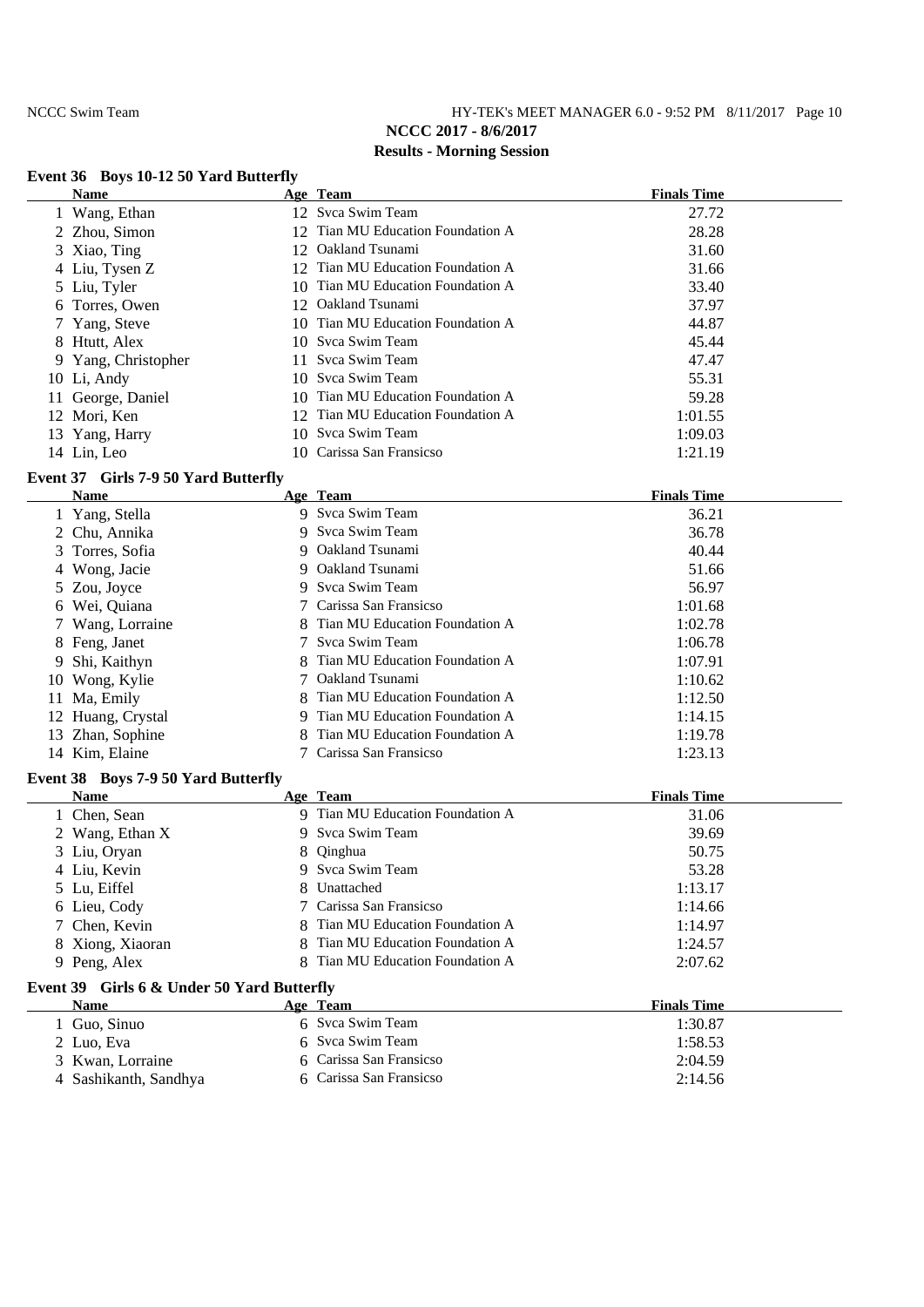NCCC Swim Team HY-TEK's MEET MANAGER 6.0 - 9:52 PM 8/11/2017 Page 11 **NCCC 2017 - 8/6/2017**

**Results - Morning Session**

| Event 40 Boys 6 & Under 50 Yard Butterfly              |                                   |                    |
|--------------------------------------------------------|-----------------------------------|--------------------|
| <b>Name</b>                                            | Age Team                          | <b>Finals Time</b> |
| 1 Savard, Tyler                                        | 6 Carissa San Fransicso           | 1:11.50            |
| 2 Li, Aiden                                            | 6 Svca Swim Team                  | 2:02.47            |
| Event 41 Women 16-19 100 Yard Freestyle                |                                   |                    |
| <b>Name</b>                                            | Age Team                          | <b>Finals Time</b> |
| 1 Huynh, Rachel                                        | 16 Tian MU Education Foundation A | 58.44              |
| 2 Zhang, Felita                                        | 17 Tian MU Education Foundation A | 1:03.94            |
|                                                        |                                   |                    |
| Event 42 Men 16-19 100 Yard Freestyle<br><b>Name</b>   | Age Team                          | <b>Finals Time</b> |
| 1 Yip, Aiden                                           | 16 Oakland Tsunami                | 56.85              |
| 2 Cheng, Daren                                         | 16 Oakland Tsunami                | 1:04.19            |
|                                                        |                                   |                    |
| Event 43 Girls 13-15 100 Yard Freestyle<br><b>Name</b> |                                   |                    |
|                                                        | Age Team<br>13 Svca Swim Team     | <b>Finals Time</b> |
| 1 Wang, Crystal                                        | 14 Oakland Tsunami                | 58.35              |
| 2 Lin, Ava                                             | Svca Swim Team                    | 1:02.00            |
| 3 Htutt, Lulu<br>13                                    | 14 Oakland Tsunami                | 1:02.62            |
| 4 Chen, Jessica                                        | Tian MU Education Foundation A    | 1:04.30            |
| 5 Wong, Elaine<br>14<br>14                             | Oakland Tsunami                   | 1:06.72            |
| 6 Liao, Malia                                          | 13 Unattached                     | 1:11.16<br>1:22.16 |
| 7 Huang, Crystal                                       |                                   |                    |
| Event 44 Boys 13-15 100 Yard Freestyle                 |                                   |                    |
| <b>Name</b>                                            | Age Team                          | <b>Finals Time</b> |
| 1 Chang, Jalen                                         | 15 Oakland Tsunami                | 53.56              |
| 2 Sebastian, Jonathan                                  | 14 Tian MU Education Foundation A | 56.60              |
| 3 Sebastian, Anthony                                   | 13 Tian MU Education Foundation A | 58.47              |
| 4 Dai, Caleb                                           | 13 Beida Zhonglian A              | 1:05.41            |
| 5 Tang, Alvin                                          | 15 Oakland Tsunami                | 1:05.91            |
| 6 Luo, Daniel                                          | 14 Tian MU Education Foundation A | 1:06.35            |
| 7 Tang, Clement                                        | 14 Oakland Tsunami                | 1:15.32            |
| 8 Dai, David                                           | 13 Beida Zhonglian A              | 1:25.22            |
| Event 45 Girls 10-12 100 Yard Freestyle                |                                   |                    |
| <b>Name</b>                                            | Age Team                          | <b>Finals Time</b> |
| 1 Lin, Ella                                            | 11 Oakland Tsunami                | 1:05.66            |
| 2 Hu, Ashley<br>11                                     | Svca Swim Team                    | 1:07.59            |
| 3 Luu, Kayle                                           | 11 Oakland Tsunami                | 1:09.74            |
| 4 Kuang, Abigail                                       | 12 Svca Swim Team                 | 1:10.59            |
| 5 Boeun, Sophie<br>10                                  | Tian MU Education Foundation A    | 1:10.62            |
| 6 Liang, Kathy<br>11                                   | Oakland Tsunami                   | 1:12.97            |
| 7 Cheung, Maddy                                        | 10 Svca Swim Team                 | 1:16.35            |
| 8 Saban, Annie<br>10                                   | Tian MU Education Foundation A    | 1:21.56            |
| 9 Guo, Satina<br>10                                    | Tian MU Education Foundation A    | 1:22.56            |
| 10 Wang, Ingrid<br>10                                  | Beida Zhonglian A                 | 1:29.34            |
| 11 Lam, Katie<br>10                                    | Oakland Tsunami                   | 1:37.04            |
| 12 Jiang, Alice                                        | 10 Tian MU Education Foundation A | 1:41.72            |
| Event 46 Boys 10-12 100 Yard Freestyle                 |                                   |                    |
| <b>Name</b>                                            | Age Team                          | <b>Finals Time</b> |
| 1 Wang, Ethan                                          | 12 Svca Swim Team                 | 55.94              |
| 2 Zhou, Simon                                          | 12 Tian MU Education Foundation A | 57.69              |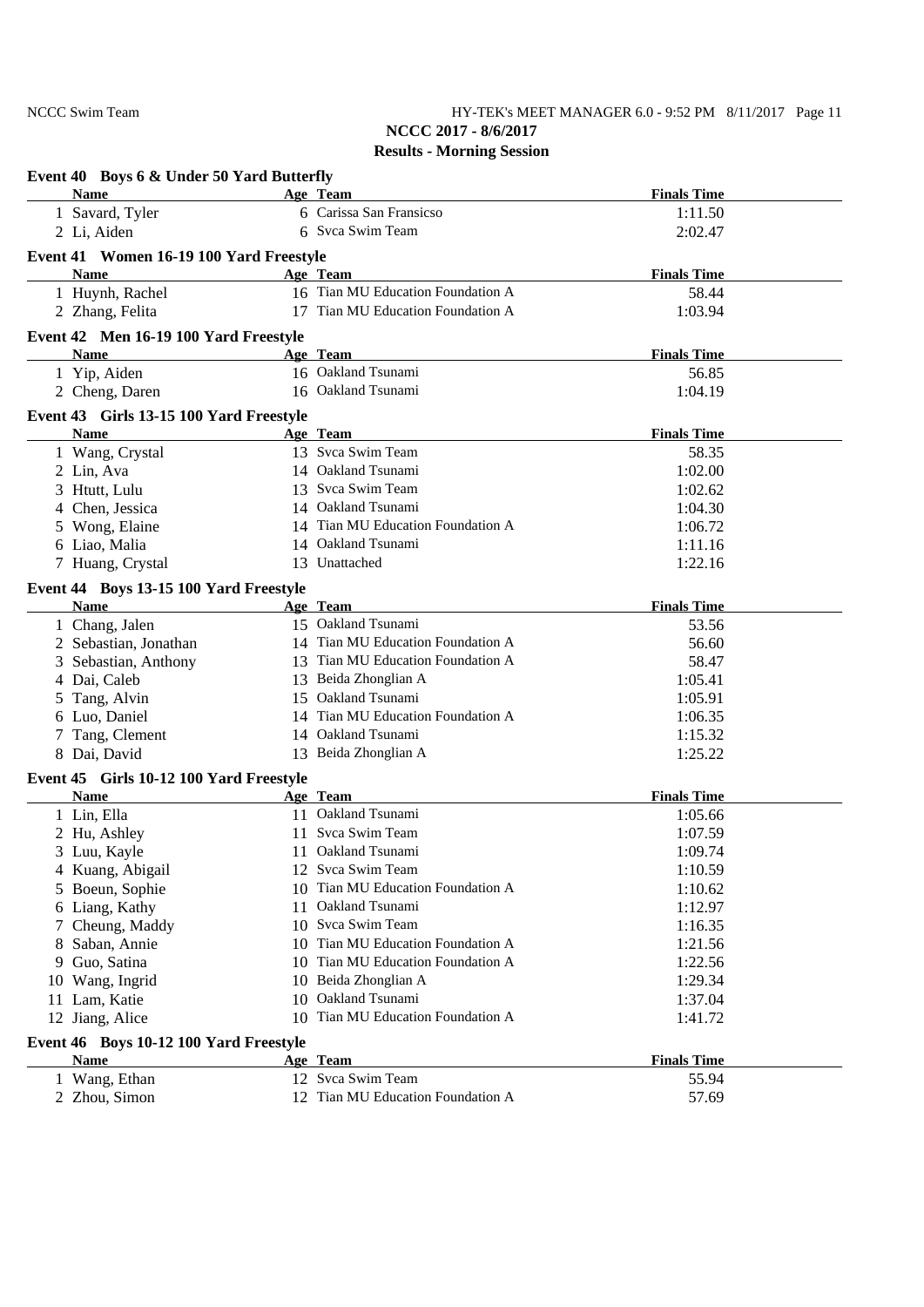## NCCC Swim Team HY-TEK's MEET MANAGER 6.0 - 9:52 PM 8/11/2017 Page 12 **NCCC 2017 - 8/6/2017**

## **Results - Morning Session**

# **(Event 46 Boys 10-12 100 Yard Freestyle)**

| <b>Name</b>                                |    | Age Team                          | <b>Finals Time</b> |
|--------------------------------------------|----|-----------------------------------|--------------------|
| 3 Luu, Nathan                              |    | 12 Oakland Tsunami                | 58.41              |
| 4 Xiao, Ting                               |    | 12 Oakland Tsunami                | 59.84              |
| 5 Liu, Tysen Z                             |    | 12 Tian MU Education Foundation A | 1:02.25            |
| 6 Liu, Tyler                               |    | 10 Tian MU Education Foundation A | 1:02.38            |
| 7 Torres, Owen                             |    | 12 Oakland Tsunami                | 1:09.28            |
| 8 Peng, Andrew                             | 11 | Tian MU Education Foundation A    | 1:13.19            |
| 9 Liu, Daniel                              |    | 12 Tian MU Education Foundation A | 1:14.37            |
| 10 Htutt, Alex                             |    | 10 Svca Swim Team                 | 1:24.88            |
| 11 Yang, Christopher                       |    | 11 Svca Swim Team                 | 1:25.78            |
| 12 George, Daniel                          |    | 10 Tian MU Education Foundation A | 1:38.18            |
| 13 Li, Andy                                |    | 10 Svca Swim Team                 | 1:40.05            |
| 14 Mori, Ken                               |    | 12 Tian MU Education Foundation A | 1:42.97            |
| 15 Repinski, Daniel                        |    | 10 Tian MU Education Foundation A | 1:48.22            |
| 16 Dong, Alex                              |    | 12 Tian MU Education Foundation A | 1:50.65            |
| Event 47 Women 16-19 100 Yard Breaststroke |    |                                   |                    |
| <b>Name</b>                                |    | Age Team                          | <b>Finals Time</b> |
| 1 Huynh, Rachel                            |    | 16 Tian MU Education Foundation A | 1:11.69            |
|                                            |    |                                   |                    |
| Event 48 Men 16-19 100 Yard Breaststroke   |    |                                   |                    |
| <b>Name</b>                                |    | Age Team                          | <b>Finals Time</b> |
| 1 Lin, Andrew Zeming                       |    | 16 Oakland Tsunami                | 1:13.44            |
| 2 Zhou, Jasper                             |    | 16 Svca Swim Team                 | 1:14.28            |
| 3 Huynh, Nathan                            |    | 16 Oakland Tsunami                | 1:14.35            |
| 4 Cheng, Daren                             |    | 16 Oakland Tsunami                | 1:15.59            |
| Event 49 Girls 13-15 100 Yard Breaststroke |    |                                   |                    |
| <b>Name</b>                                |    | Age Team                          | <b>Finals Time</b> |
| 1 Htutt, Lulu                              |    | 13 Svca Swim Team                 | 1:14.66            |
| 2 Lin, Ava                                 |    | 14 Oakland Tsunami                | 1:15.18            |
| 3 Chen, Jessica                            |    | 14 Oakland Tsunami                | 1:17.09            |
| 4 Liu, Lilly                               |    | 15 Tian MU Education Foundation A | 1:17.41            |
| 5 Wong, Elaine                             |    | 14 Tian MU Education Foundation A | 1:20.22            |
| 6 Huang, Crystal                           |    | 13 Unattached                     | 1:36.19            |
| Event 50 Boys 13-15 100 Yard Breaststroke  |    |                                   |                    |
| <b>Name</b>                                |    | Age Team                          | <b>Finals Time</b> |
| 1 Yao, Clifford                            |    | 15 Svca Swim Team                 | 1:05.41            |
| 2 Sebastian, Anthony                       |    | 13 Tian MU Education Foundation A | 1:08.41            |
| 3 Chang, Jalen                             |    | 15 Oakland Tsunami                | 1:13.30            |
| 4 Yan, Anthony                             |    | 14 Oakland Tsunami                | 1:13.44            |
| 5 Sebastian, Jonathan                      |    | 14 Tian MU Education Foundation A | 1:19.57            |
| 6 Dai, Caleb                               |    | 13 Beida Zhonglian A              | 1:27.21            |
| 7 Dai, David                               |    | 13 Beida Zhonglian A              | 2:00.22            |
| Event 51 Girls 10-12 100 Yard Breaststroke |    |                                   |                    |
| <b>Name</b>                                |    | Age Team                          | <b>Finals Time</b> |
| 1 Boeun, Sophie                            |    | 10 Tian MU Education Foundation A | 1:21.37            |
| 2 Lin, Ella                                | 11 | Oakland Tsunami                   | 1:26.15            |
| 3 Shi, Melissa                             |    | 10 Tian MU Education Foundation A | 1:27.97            |
| 4 Hu, Ashley                               |    | 11 Svca Swim Team                 | 1:29.47            |
| 5 Luu, Kayle                               |    | 11 Oakland Tsunami                | 1:29.50            |
| 6 Liang, Kathy                             |    | 11 Oakland Tsunami                | 1:30.56            |
|                                            |    |                                   |                    |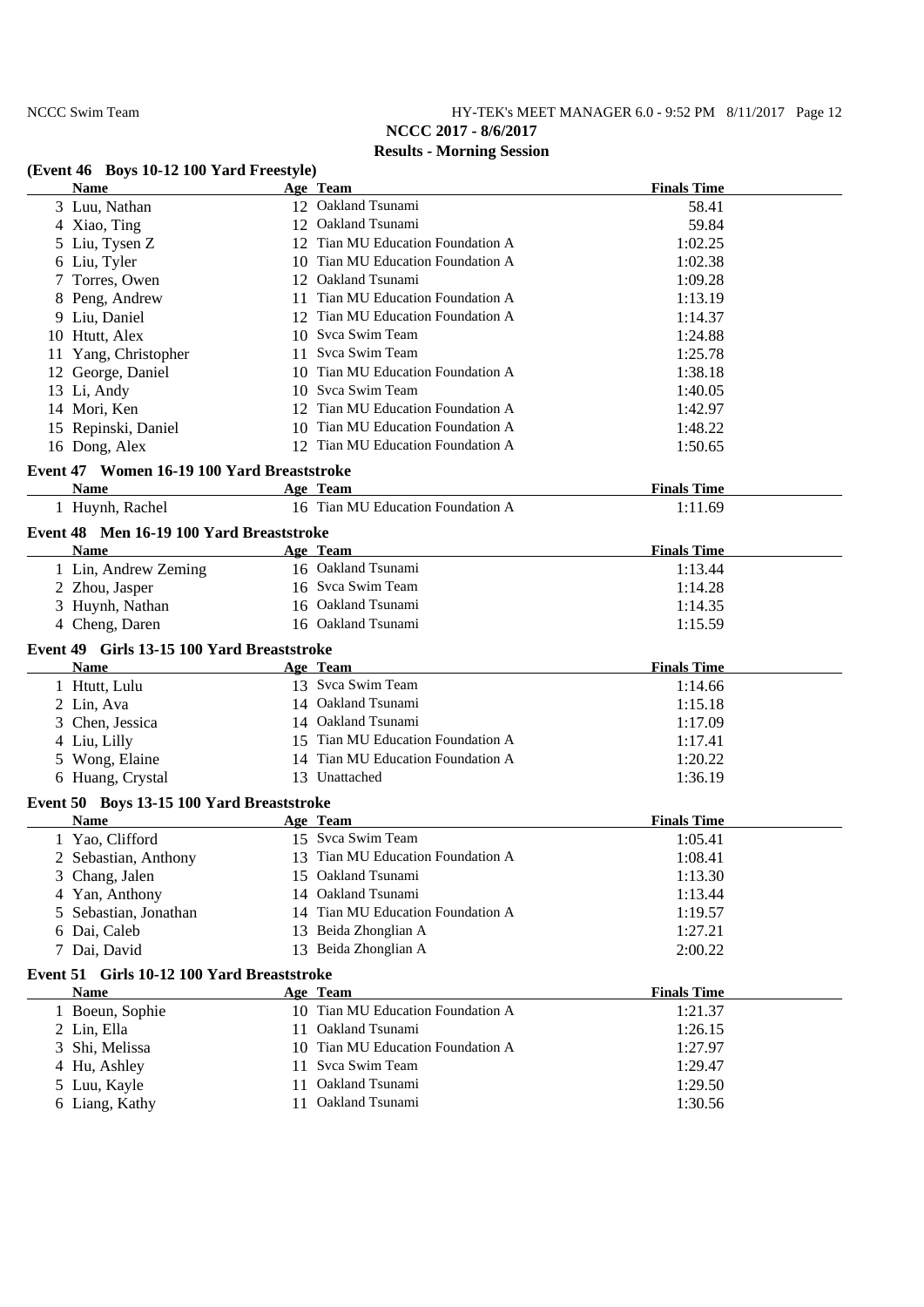# **NCCC 2017 - 8/6/2017 Results - Morning Session**

| (Event 51 Girls 10-12 100 Yard Breaststroke) | Results - Morning Session         |                    |
|----------------------------------------------|-----------------------------------|--------------------|
| <b>Name</b>                                  | Age Team                          | <b>Finals Time</b> |
| 7 Cheung, Maddy                              | 10 Svca Swim Team                 | 1:31.50            |
| 8 Saban, Annie                               | 10 Tian MU Education Foundation A | 1:39.88            |
| 9 Lam, Katie                                 | 10 Oakland Tsunami                | 1:42.50            |
| 10 Guo, Satina                               | 10 Tian MU Education Foundation A | 1:46.81            |
| Event 52 Boys 10-12 100 Yard Breaststroke    |                                   |                    |
| <b>Name</b>                                  | Age Team                          | <b>Finals Time</b> |
| 1 Luu, Nathan                                | 12 Oakland Tsunami                | 1:17.22            |
| 2 Zhou, Simon                                | 12 Tian MU Education Foundation A | 1:17.69            |
| 3 Liu, Tyler                                 | 10 Tian MU Education Foundation A | 1:19.47            |
| 4 Liu, Tysen Z                               | 12 Tian MU Education Foundation A | 1:21.28            |
| 5 Liu, Daniel                                | 12 Tian MU Education Foundation A | 1:31.88            |
| 6 Htutt, Alex                                | 10 Svca Swim Team                 | 1:39.53            |
| 7 George, Daniel                             | 10 Tian MU Education Foundation A | 1:51.47            |
| 8 Mori, Ken                                  | 12 Tian MU Education Foundation A | 2:02.41            |
| Event 53 Women 16-19 100 Yard Backstroke     |                                   |                    |
| <b>Name</b>                                  | Age Team                          | <b>Finals Time</b> |
| 1 Huynh, Rachel                              | 16 Tian MU Education Foundation A | 1:08.53            |
| 2 Zhang, Felita                              | 17 Tian MU Education Foundation A | 1:14.22            |
| 3 Yan, Joanne                                | 17 Oakland Tsunami                | 1:17.62            |
|                                              |                                   |                    |
| Event 54 Men 16-19 100 Yard Backstroke       |                                   |                    |
| <b>Name</b>                                  | Age Team                          | <b>Finals Time</b> |
| 1 Cheng, Daren                               | 16 Oakland Tsunami                | 1:19.50            |
| Event 55 Girls 13-15 100 Yard Backstroke     |                                   |                    |
| <b>Name</b>                                  | Age Team                          | <b>Finals Time</b> |
| 1 Wang, Crystal                              | 13 Svca Swim Team                 | 1:07.28            |
| 2 Wong, Elaine                               | 14 Tian MU Education Foundation A | 1:08.87            |
| 3 Liu, Lilly                                 | 15 Tian MU Education Foundation A | 1:10.50            |
| 4 Htutt, Lulu                                | 13 Svca Swim Team                 | 1:11.16            |
| 5 Liao, Malia                                | 14 Oakland Tsunami                | 1:22.60            |
| Event 56 Boys 13-15 100 Yard Backstroke      |                                   |                    |
| <b>Name</b>                                  | Age Team                          | <b>Finals Time</b> |
| 1 Sebastian, Jonathan                        | 14 Tian MU Education Foundation A | 1:03.32            |
| 2 Chang, Jalen                               | 15 Oakland Tsunami                | 1:03.56            |
| 3 Sebastian, Anthony                         | 13 Tian MU Education Foundation A | 1:05.53            |
| 4 Yan, Anthony                               | 14 Oakland Tsunami                | 1:18.12            |
| 5 Dai, Caleb                                 | 13 Beida Zhonglian A              | 1:18.15            |
| 6 Tang, Clement                              | 14 Oakland Tsunami                | 1:33.34            |
| 7 Dai, David                                 | 13 Beida Zhonglian A              | 1:42.06            |
| Event 57 Girls 10-12 100 Yard Backstroke     |                                   |                    |
| <b>Name</b>                                  | Age Team                          | <b>Finals Time</b> |
| 1 Luu, Kayle                                 | 11 Oakland Tsunami                | 1:12.57            |
| 2 Hu, Ashley                                 | 11 Svca Swim Team                 | 1:19.19            |
| 3 Boeun, Sophie                              | 10 Tian MU Education Foundation A | 1:26.59            |
|                                              |                                   |                    |
| Event 58 Boys 10-12 100 Yard Backstroke      |                                   |                    |
| <b>Name</b>                                  | Age Team                          | <b>Finals Time</b> |
| 1 Wang, Ethan                                | 12 Svca Swim Team                 | 1:04.29            |
| 2 Zhou, Simon                                | 12 Tian MU Education Foundation A | 1:07.31            |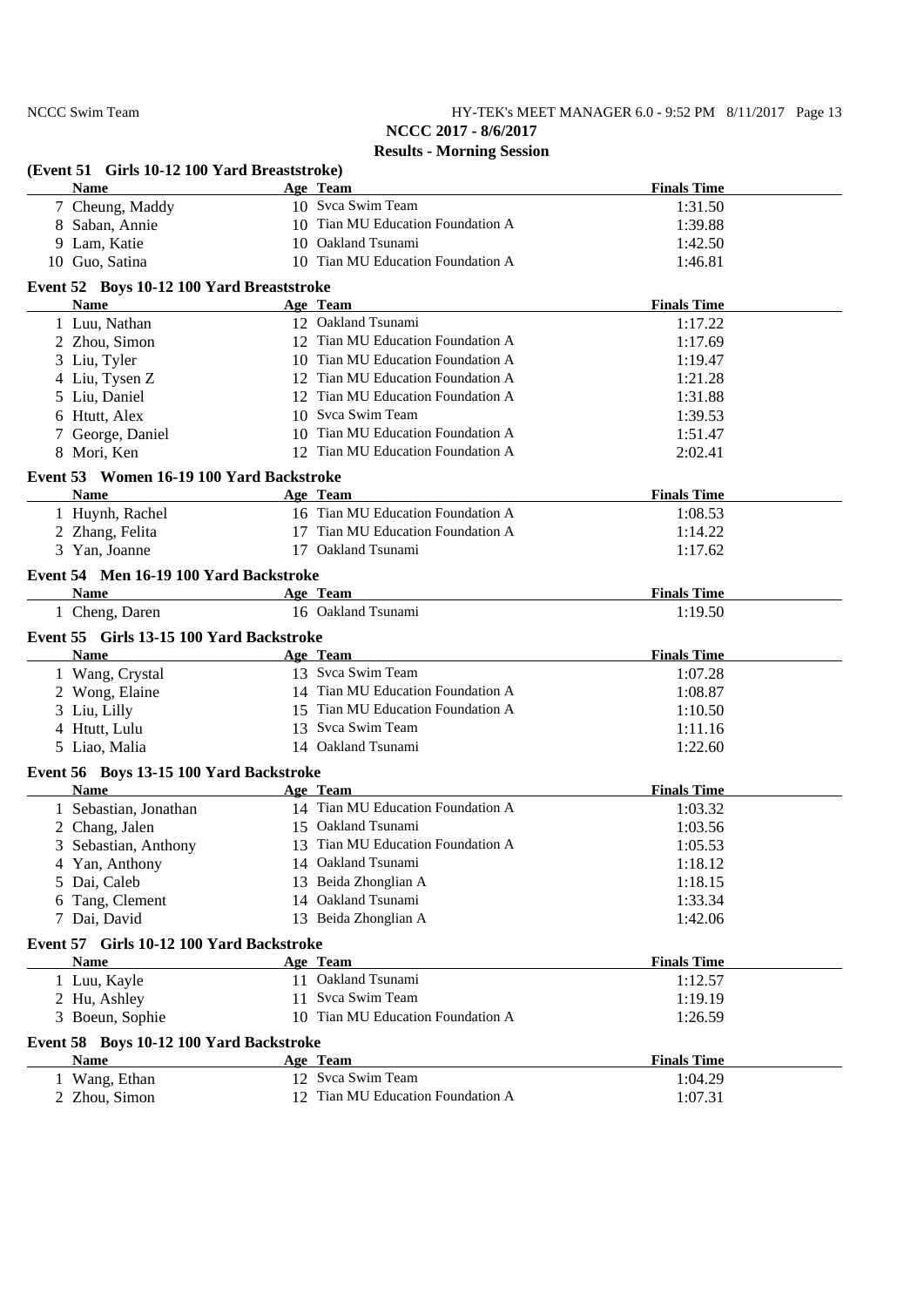# **NCCC 2017 - 8/6/2017 Results - Morning Session**

| (Event 58 Boys 10-12 100 Yard Backstroke)<br><b>Name</b> | Age Team                          | <b>Finals Time</b> |
|----------------------------------------------------------|-----------------------------------|--------------------|
| 3 Luu, Nathan                                            | 12 Oakland Tsunami                | 1:12.78            |
| 4 Xiao, Ting                                             | 12 Oakland Tsunami                | 1:12.81            |
| 5 Liu, Tyler                                             | 10 Tian MU Education Foundation A | 1:15.03            |
| 6 Liu, Tysen Z                                           | 12 Tian MU Education Foundation A | 1:17.41            |
| 7 Htutt, Alex                                            | 10 Syca Swim Team                 | 1:32.19            |
| 8 Yang, Steve                                            | 10 Tian MU Education Foundation A | 1:33.41            |
| Event 59 Women 16-19 100 Yard Butterfly                  |                                   |                    |
| <b>Name</b>                                              | Age Team                          | <b>Finals Time</b> |
| 1 Huynh, Rachel                                          | 16 Tian MU Education Foundation A | 1:05.44            |
| 2 Zhang, Felita                                          | 17 Tian MU Education Foundation A | 1:07.85            |
| 3 Yan, Joanne                                            | 17 Oakland Tsunami                | 1:20.82            |
| Event 60 Men 16-19 100 Yard Butterfly                    |                                   |                    |
| <b>Name</b>                                              | Age Team                          | <b>Finals Time</b> |
| 1 Huynh, Nathan                                          | 16 Oakland Tsunami                | 1:05.37            |
| 2 Lin, Andrew Zeming                                     | 16 Oakland Tsunami                | 1:15.81            |
| Event 61 Women 13-15 100 Yard Butterfly                  |                                   |                    |
| <b>Name</b>                                              | Age Team                          | <b>Finals Time</b> |
| 1 Htutt, Lulu                                            | 13 Svca Swim Team                 | 1:09.50            |
| 2 Chen, Jessica                                          | 14 Oakland Tsunami                | 1:16.50            |
| Event 62 Men 13-15 100 Yard Butterfly                    |                                   |                    |
| <b>Name</b>                                              | Age Team                          | <b>Finals Time</b> |
| 1 Tang, Alvin                                            | 15 Oakland Tsunami                | 1:09.62            |
| 2 Tang, Clement                                          | 14 Oakland Tsunami                | 1:22.53            |
| Event 64 Boys 16-19 200 Yard IM                          |                                   |                    |
| <b>Name</b>                                              | Age Team                          | <b>Finals Time</b> |
| 1 Zhou, Jasper                                           | 16 Svca Swim Team                 | 2:25.14            |
| 2 Lin, Andrew Zeming                                     | 16 Oakland Tsunami                | 2:30.40            |
| 3 Huynh, Nathan                                          | 16 Oakland Tsunami                | 2:39.43            |
| Event 65 Girls 13-15 200 Yard IM                         |                                   |                    |
| <b>Name</b>                                              | Age Team                          | <b>Finals Time</b> |
| 1 Wang, Crystal                                          | 13 Svca Swim Team                 | 2:33.44            |
| 2 Lin, Ava                                               | 14 Oakland Tsunami                | 2:41.81            |
| Chen, Jessica<br>3                                       | 14 Oakland Tsunami                | 2:48.12            |
| 4 Liao, Malia                                            | 14 Oakland Tsunami                | 2:52.44            |
| Event 66 Boys 13-15 200 Yard IM                          |                                   |                    |
| <b>Name</b>                                              | Age Team                          | <b>Finals Time</b> |
| 1 Yu, Young                                              | 14 Svca Swim Team                 | 2:18.22            |
| 2 Yan, Anthony                                           | 14 Oakland Tsunami                | 2:35.69            |
| 3 Dai, Caleb                                             | 13 Beida Zhonglian A              | 2:44.44            |
| Tang, Alvin<br>4                                         | 15 Oakland Tsunami                | 2:52.94            |
| Dai, David<br>5                                          | 13 Beida Zhonglian A              | 3:18.62            |
| 6 Tang, Clement                                          | 14 Oakland Tsunami                | 3:25.75            |
| Event 67 Girls 10-12 100 Yard IM                         |                                   |                    |
| <b>Name</b>                                              | Age Team                          | <b>Finals Time</b> |
| 1 Luu, Kayle                                             | 11 Oakland Tsunami                | 1:14.97            |
| 2 Lin, Ella                                              | Oakland Tsunami<br>11             | 1:17.75            |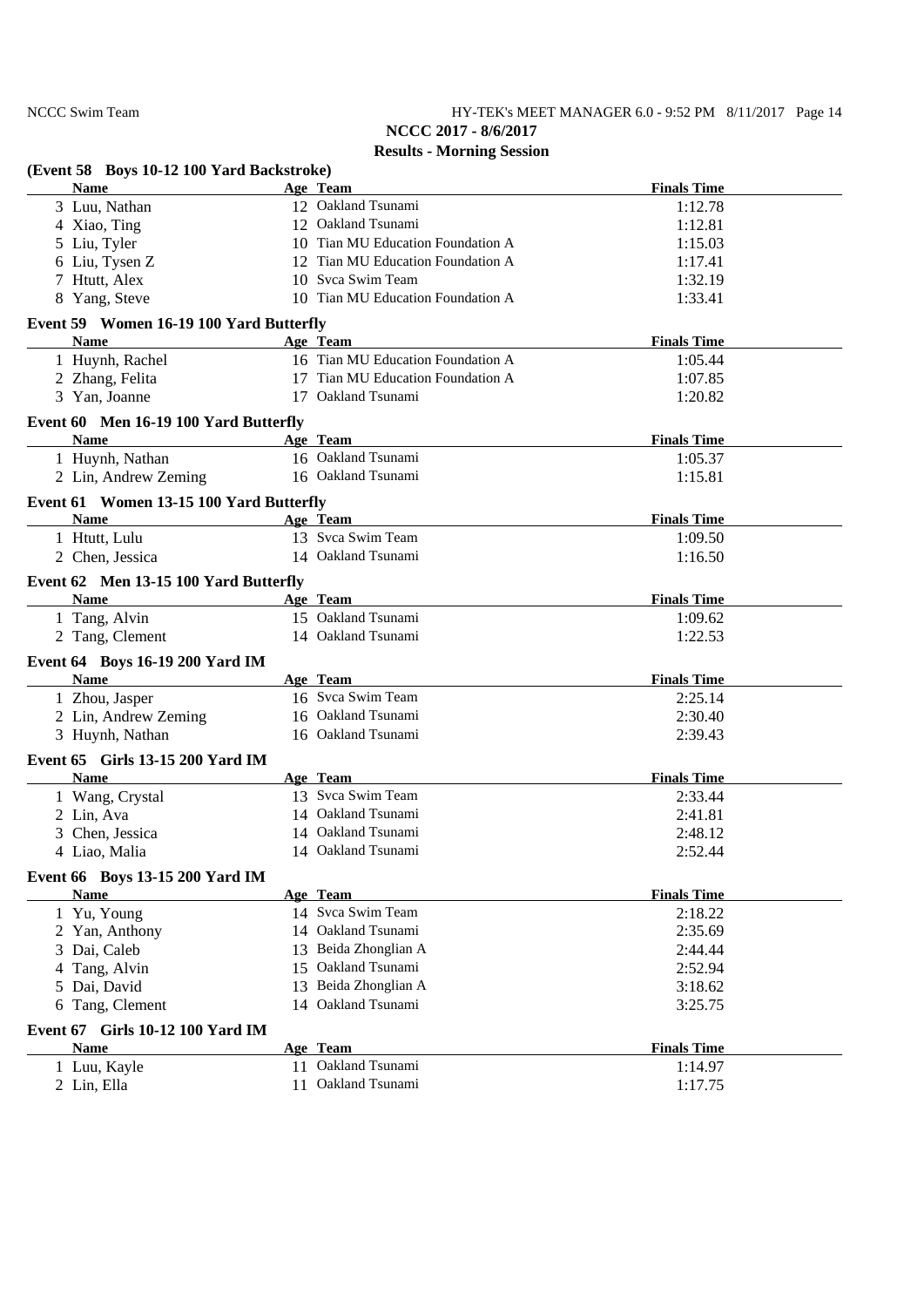## NCCC Swim Team HY-TEK's MEET MANAGER 6.0 - 9:52 PM 8/11/2017 Page 15 **NCCC 2017 - 8/6/2017 Results - Morning Session**

### **(Event 67 Girls 10-12 100 Yard IM)**

| <b>Name</b>                            |     | Age Team                          | <b>Finals Time</b> |
|----------------------------------------|-----|-----------------------------------|--------------------|
| 3 Hu, Ashley                           |     | 11 Syca Swim Team                 | 1:18.56            |
| 4 Kuang, Abigail                       |     | 12 Svca Swim Team                 | 1:19.64            |
| 5 Tan, Chang-Lynn                      |     | 10 Flying Fish                    | 1:20.22            |
| 6 Boeun, Sophie                        |     | 10 Tian MU Education Foundation A | 1:21.22            |
| 7 Liang, Kathy                         | 11. | Oakland Tsunami                   | 1:23.35            |
| 8 Wang, Lauren                         |     | 11 Tian MU Education Foundation A | 1:24.66            |
| 9 Shi, Melissa                         |     | 10 Tian MU Education Foundation A | 1:24.84            |
| 10 Cheung, Maddy                       |     | 10 Svca Swim Team                 | 1:25.72            |
| Saban, Annie<br>11                     |     | 10 Tian MU Education Foundation A | 1:29.34            |
| 12 Zhang, Chloe                        |     | 10 Svca Swim Team                 | 1:38.09            |
| 13 Lam, Katie                          |     | 10 Oakland Tsunami                | 1:48.22            |
| <b>Event 68 Boys 10-12 100 Yard IM</b> |     |                                   |                    |

| <b>Name</b>      | Age Team                          | <b>Finals Time</b> |  |
|------------------|-----------------------------------|--------------------|--|
| 1 Zhou, Simon    | 12 Tian MU Education Foundation A | 1:05.66            |  |
| 2 Luu, Nathan    | 12 Oakland Tsunami                | 1:10.75            |  |
| 3 Liu, Tysen Z   | 12 Tian MU Education Foundation A | 1:13.66            |  |
| 4 Xiao, Ting     | 12 Oakland Tsunami                | 1:13.83            |  |
| 5 Torres, Owen   | 12 Oakland Tsunami                | 1:22.09            |  |
| 6 Liu, Tyler     | 10 Tian MU Education Foundation A | 1:28.00            |  |
| 7 Htutt, Alex    | 10 Svca Swim Team                 | 1:33.81            |  |
| 8 Guo, Sicheng   | 11 Syca Swim Team                 | 1:42.34            |  |
| 9 George, Daniel | 10 Tian MU Education Foundation A | 1:43.69            |  |
| 10 Li, Andy      | 10 Svca Swim Team                 | 1:44.22            |  |

# **Event 69 Girls 7-9 100 Yard IM**

| <b>Name</b>                          | Age Team                         | <b>Finals Time</b> |
|--------------------------------------|----------------------------------|--------------------|
| 1 Chu, Annika                        | 9 Svca Swim Team                 | 1:23.15            |
| 2 Yang, Stella                       | 9 Syca Swim Team                 | 1:24.62            |
| 3 Torres, Sofia                      | 9 Oakland Tsunami                | 1:30.43            |
| 4 Liang, Kylie                       | 9 Oakland Tsunami                | 1:46.03            |
| 5 Wong, Jacie                        | 9 Oakland Tsunami                | 1:49.15            |
| 6 Wei, Quiana                        | 7 Carissa San Fransicso          | 2:03.50            |
| 7 Wang, Lorraine                     | 8 Tian MU Education Foundation A | 2:04.97            |
| 8 Jin, Angela                        | Syca Swim Team                   | 2:07.56            |
| 9 Wong, Kylie                        | Oakland Tsunami                  | 2:08.96            |
| 10 Shi, Kaithyn                      | 8 Tian MU Education Foundation A | 2:09.44            |
| 11 Ma, Emily                         | 8 Tian MU Education Foundation A | 2:24.78            |
| 12 Kim, Elaine                       | 7 Carissa San Fransicso          | 2:29.91            |
| <b>Event 71 Boys 7-9 100 Yard IM</b> |                                  |                    |
| <b>Name</b>                          | Age Team                         | <b>Finals Time</b> |

| <b>Name</b>                                   | Age ream                         | <b>Finals</b> Time |  |
|-----------------------------------------------|----------------------------------|--------------------|--|
| 1 Chen, Sean                                  | 9 Tian MU Education Foundation A | 1:13.91            |  |
| 2 Wang, Ethan X                               | 9 Svca Swim Team                 | 1:26.22            |  |
| 3 Lieu, Cody                                  | 7 Carissa San Fransicso          | 2:13.31            |  |
| 4 Chen, Kevin                                 | 8 Tian MU Education Foundation A | 2:14.55            |  |
| 5 Xu, Richard                                 | 7 Svca Swim Team                 | 2:24.94            |  |
| Event 72 Women 16-19 200 Yard Freestyle Relay |                                  |                    |  |
| Team                                          | <b>Relay</b>                     | <b>Finals Time</b> |  |

$$
\overline{\text{12}}
$$

1 Tian MU Education A 2:03.13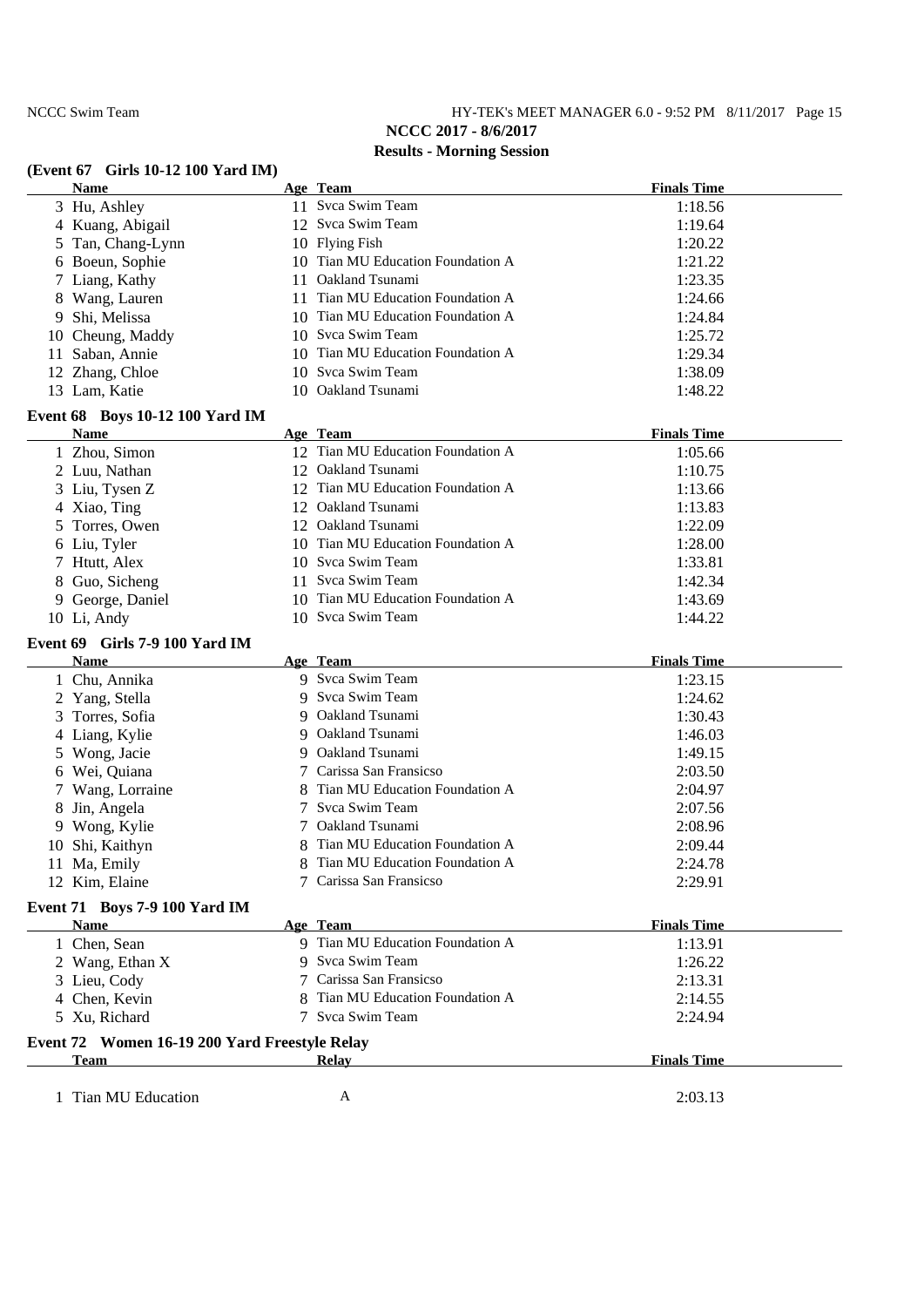## NCCC Swim Team HY-TEK's MEET MANAGER 6.0 - 9:52 PM 8/11/2017 Page 16 **NCCC 2017 - 8/6/2017 Results - Morning Session**

### **Event 72 Men 16-19 200 Yard Freestyle Relay**

| <b>Team</b>      | <b>Relay</b> | <b>Finals Time</b> |
|------------------|--------------|--------------------|
| Oakland Tsunami  | A            | 1:45.25            |
| 2 Svca Swim Team | A            | 1:54.16            |

## **Event 73 Women 13-15 200 Yard Freestyle Relay**

| <b>Team</b>                                 | <b>Relay</b> | <b>Finals Time</b> |
|---------------------------------------------|--------------|--------------------|
| 1 Syca Swim Team                            | A            | 2:14.75            |
| Event 74 Men 13-15 200 Yard Freestyle Relay |              |                    |
|                                             |              |                    |
| <b>Team</b>                                 | <b>Relay</b> | <b>Finals Time</b> |
| *1 Oakland Tsunami                          | А            | 1:50.56            |
| 2 Tian MU Education                         | А            | 1:52.03            |

### **Event 75 Girls 10-12 200 Yard Freestyle Relay**

|      | <b>Team</b>                                  | <b>Relay</b> | <b>Finals Time</b> |
|------|----------------------------------------------|--------------|--------------------|
|      | 1 Flying Fish                                | A            | 2:08.09            |
|      | 2 Oakland Tsunami                            | А            | 2:08.56            |
| 3.   | Tian MU Education                            | A            | 2:15.32            |
|      | 4 Svca Swim Team                             | A            | 2:16.91            |
|      | Event 76 Boys 10-12 200 Yard Freestyle Relay |              |                    |
|      | <b>Team</b>                                  | Relay        | <b>Finals Time</b> |
|      | Oakland Tsunami                              | Α            | 2:02.88            |
|      | *2 Tian MU Education                         | A            | 2:09.57            |
| $*2$ | Tian Mu Educational                          | C            | 2:09.57            |
|      | 4 Svca Swim Team                             | А            | 2:37.08            |
|      | 5 Tian MU Educational                        | B            | 3:27.82            |
|      | Event 77 Girls 7-9 200 Yard Freestyle Relay  |              |                    |
|      | <b>Team</b>                                  | Relay        | <b>Finals Time</b> |
|      | 1 Syca Swim Team                             | А            | 2:17.90            |
|      | 2 Oakland Tsunami                            | A            | 2:48.44            |
|      | 3 Syca Swim Team                             | B            | 3:36.28            |
|      | 4 Tian MU Education                          | A            | 3:56.78            |
|      | 5 Tian MU Educational                        | B            | 3:58.84            |
|      | 6 Carissa San Fransicso                      | A            | 4:20.35            |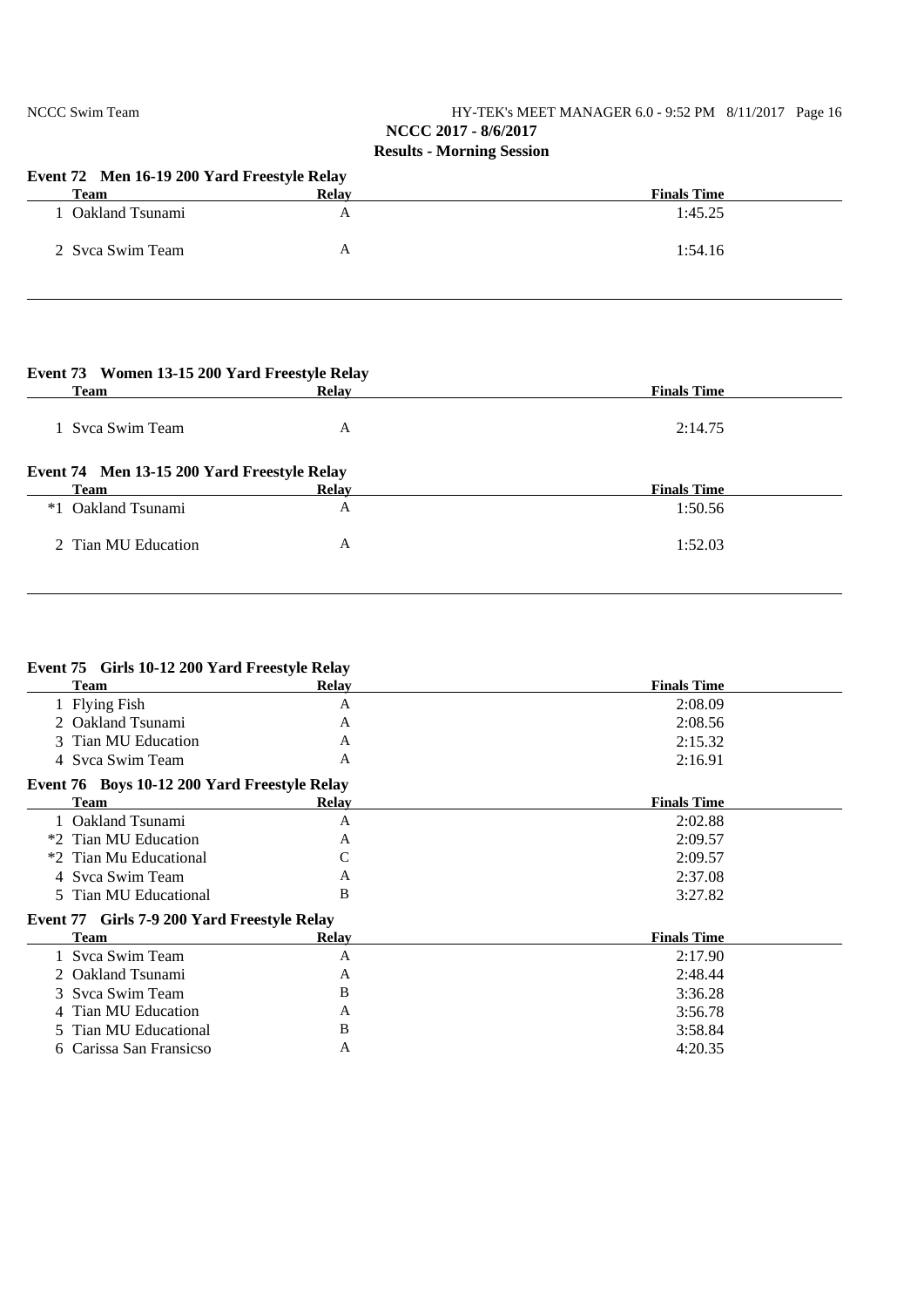# NCCC Swim Team HY-TEK's MEET MANAGER 6.0 - 9:52 PM 8/11/2017 Page 17 **NCCC 2017 - 8/6/2017**

**Results - Morning Session**

| Event 78 Boys 7-9 200 Yard Freestyle Relay<br><b>Team</b>        |                   |                               |
|------------------------------------------------------------------|-------------------|-------------------------------|
| 1 Tian MU Education                                              | Relay<br>A        | <b>Finals Time</b><br>2:54.65 |
| 2 Svca Swim Team                                                 | A                 | 3:02.06                       |
| 3 Carissa San Fransicso                                          | A                 | 5:01.31                       |
|                                                                  |                   |                               |
| Event 79 Girls 6 & Under 200 Yard Freestyle Relay<br><b>Team</b> | Relay             | <b>Finals Time</b>            |
| 1 Carissa San Fransicso                                          | A                 | 4:26.78                       |
| 2 Svca Swim Team                                                 | B                 | 5:56.68                       |
| 3 Syca Swim Team                                                 | A                 | 6:23.40                       |
|                                                                  |                   |                               |
| Event 80 Boys 6 & Under 200 Yard Freestyle Relay<br><b>Team</b>  | <b>Relay</b>      | <b>Finals Time</b>            |
| 1 Carissa San Fransicso                                          | A                 | 5:00.56                       |
|                                                                  |                   |                               |
| Event 81 Women 16-19 200 Yard Medley Relay<br><b>Team</b>        | <b>Relay</b>      | <b>Finals Time</b>            |
| 1 Tian MU Education                                              | A                 | 2:06.81                       |
|                                                                  |                   |                               |
| Event 82 Men 16-19 200 Yard Medley Relay<br><b>Team</b>          | <b>Relay</b>      | <b>Finals Time</b>            |
| 1 Oakland Tsunami                                                | A                 | 2:00.00                       |
| 2 Svca Swim Team                                                 | A                 | 2:14.45                       |
|                                                                  |                   |                               |
| Event 83 Women 13-15 200 Yard Medley Relay<br><b>Team</b>        | Relay             | <b>Finals Time</b>            |
| 1 Tian MU Education                                              | A                 | 2:13.66                       |
| 2 Svca Swim Team                                                 | A                 | 2:13.94                       |
|                                                                  |                   |                               |
| Event 84 Men 13-15 200 Yard Medley Relay                         |                   |                               |
| <b>Team</b><br>1 Oakland Tsunami                                 | <b>Relay</b><br>A | <b>Finals Time</b>            |
| 2 Tian MU Education                                              | A                 | 2:03.28<br>2:03.35            |
|                                                                  |                   |                               |
| Event 85 Girls 10-12 200 Yard Medley Relay                       |                   |                               |
| <b>Team</b><br>1 Oakland Tsunami                                 | Relay<br>A        | <b>Finals Time</b><br>2:27.50 |
| 2 Flying Fish                                                    | A                 | 2:27.91                       |
| 3 Tian MU Education                                              | A                 | 2:34.19                       |
| Svca Swim Team<br>4                                              | A                 | 2:45.13                       |
| 5 Tian MU Educational                                            | B                 | 4:08.69                       |
|                                                                  |                   |                               |
| Event 86 Boys 10-12 200 Yard Medley Relay<br><b>Team</b>         | <b>Relay</b>      | <b>Finals Time</b>            |
| 1 Tian Mu Educational                                            | $\mathsf{C}$      | 2:05.96                       |
| 2 Oakland Tsunami                                                | A                 | 2:24.19                       |
| 3 Syca Swim Team                                                 | A                 | 2:39.91                       |
| 4 Tian MU Education                                              | A                 | 2:45.68                       |
|                                                                  |                   |                               |
| Event 87 Girls 7-9 200 Yard Medley Relay<br><b>Team</b>          | Relay             | <b>Finals Time</b>            |
| 1 Svca Swim Team                                                 | A                 | 2:41.93                       |
| 2 Oakland Tsunami                                                | A                 | 3:10.62                       |
| 3 Svca Swim Team                                                 | B                 | 4:05.62                       |
| 4 Carissa San Fransicso                                          | A                 | 4:37.71                       |
|                                                                  |                   |                               |